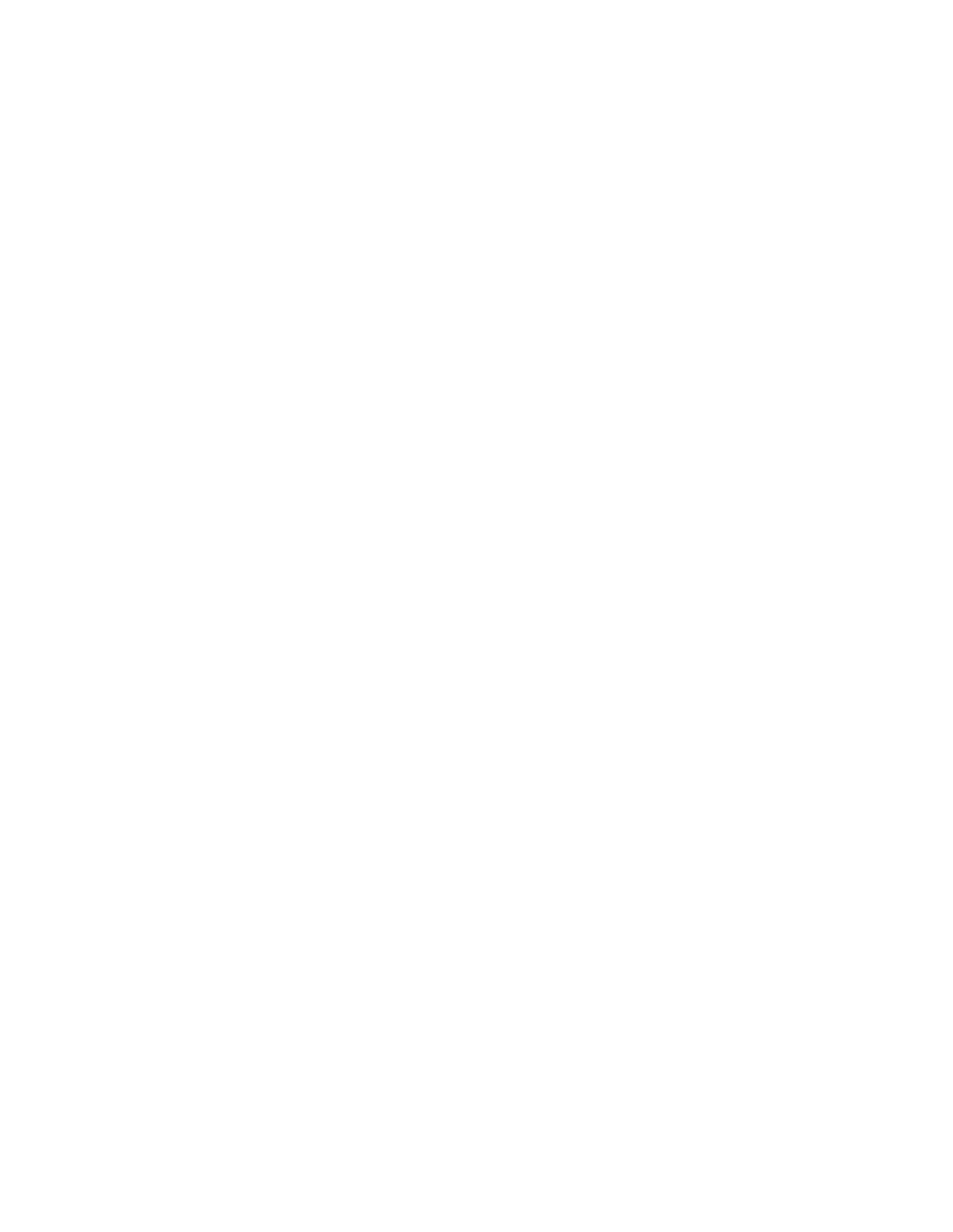# **Norms & Application form for Grant of Accreditation for Madarsa Under SPQEM Scheme**

## **STUDENT SUPPORT SERVICES DEPARTMENT**



## **NATIONAL INSTITUTE OF OPEN SCHOOLING**

**A-24-25, Institutional Area, Sector-62 NOIDA -201309 (U. P.) Website: www.nios.ac.in Toll free Number 1800 180 9393**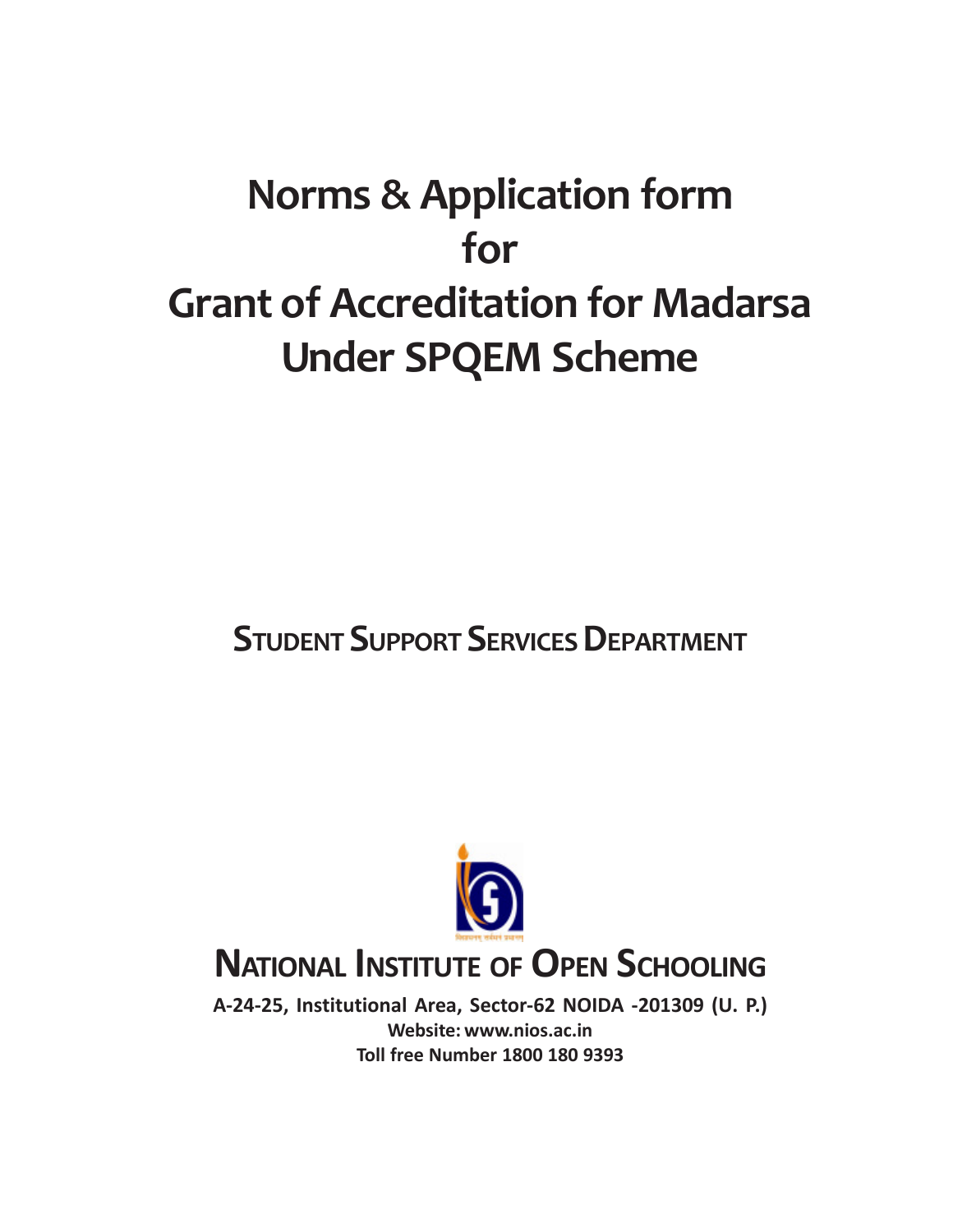**© National Institute of Open Schooling**

NIOS/SSS/M.Cell/Accreditation for Minority Institutions Under SPQEM (English and Hindi)/2014/1.0

November, 2014 (100 copies)

Published by the Secretary, National Institute of Open Schooling, A-24/25, Institutional Area, Sector-62, Noida-201309 and Printed at M/s Sachdeva Printing Press, Shahdara, Delhi-110032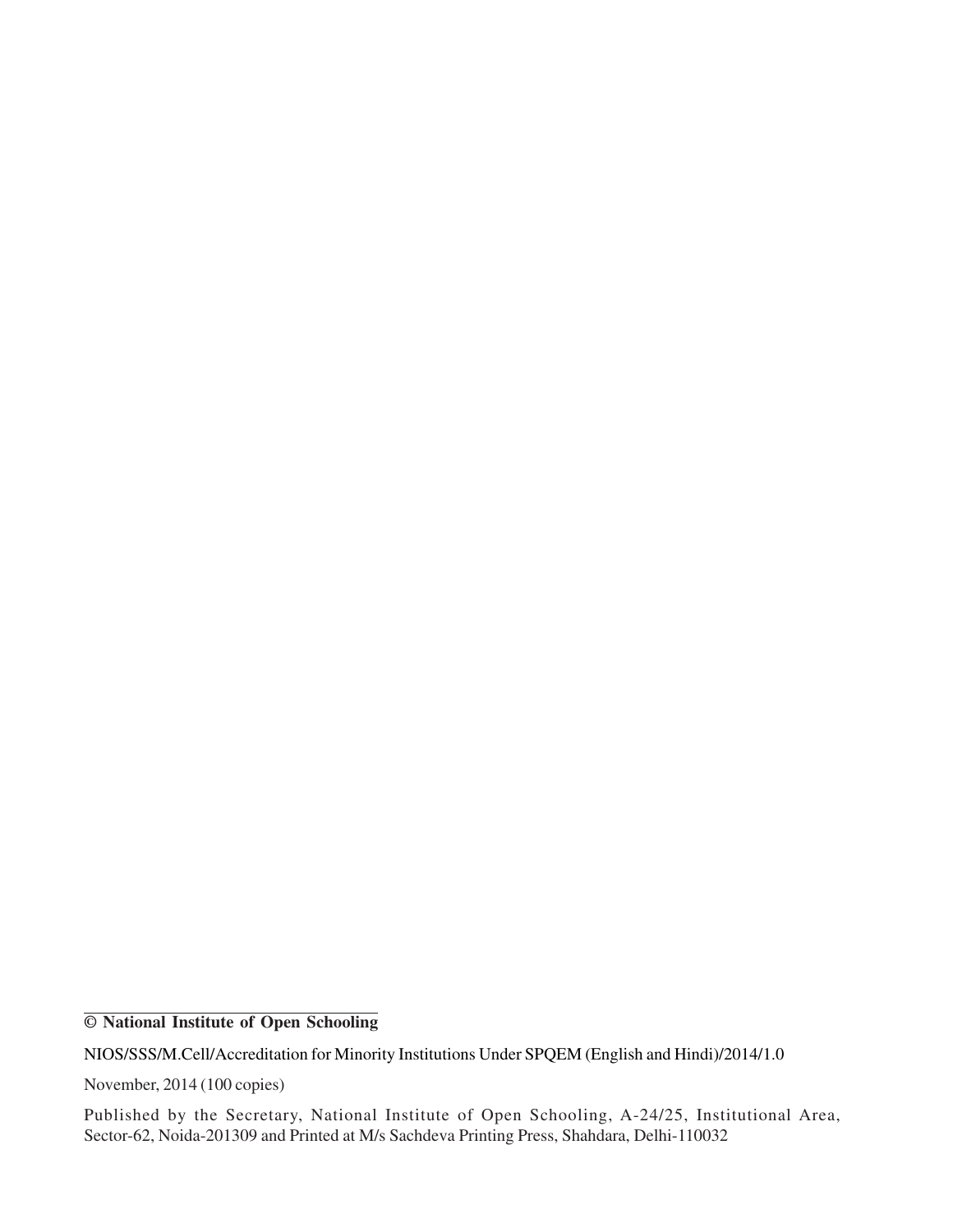

As per decision taken by the Government of India to form Minority Cell in all Departments and Autonomous Bodies of the MHRD, accordingly, the NIOS has established a Minority Cell in the year 2006 in its Student Support Services Department to pay special attention to educational needs of Minority communities. The objective of the Minority Cell is to expand the reach and impact of NIOS programmes and policies amongst the minority communities especially the Muslim community by undertaking active advocacy programmes to establish linkages with existing Minority Education Institutions.

This cell is playing an important and vital role in implementation of the related recommendations of the Sachhar Committee's Report, provisions of the National Policy of Education (NPE- 1986/1992) the Programme of Action (POA) on NPF, the Constitutional Rights under Articles 30 (1), 45 and Article 8 (Fundamental Rights) for prioritized client groups.

NIOS has been making special efforts to bring educationally backward children, adolescents and adults belonging to minority communities within the fold of education by enrolling them in its various courses/programmes by making certain facilitative provisions for minority institutions and learners. Taking note of the fact that among the minority communities, Muslims are most backward, NIOS has been giving special emphasis on their education.

Under the scheme of providing Quality Education in Madarsa (SPQEM), as per the decision taken in the first meeting of the Central Grant-In-Aid Committee of SPQEM for the year 2010-11 held on 21st September, 2010 and agreed in principle that NIOS will grant accreditation to the Madrasas as its Accredited Institution to impart education in Modern subjects to the students of Madarsas. Since then, NIOS is making several efforts in bringing the minority communities within the fold of education.

The recent effort made by the Department of Student Support Services to communicate well with Madarsas is the development of the accreditation application in Hindi in Urdu script. This effort will certainly help the Madarsas in correctly and completely filled in the application form.

I appreciate the work done by the Department of Student Support Services in preparing this document.

**November, 2014 Dr. Sanyam Bhardwaj Director (Student Support Services) & In-Charge, Minority Cell, NIOS**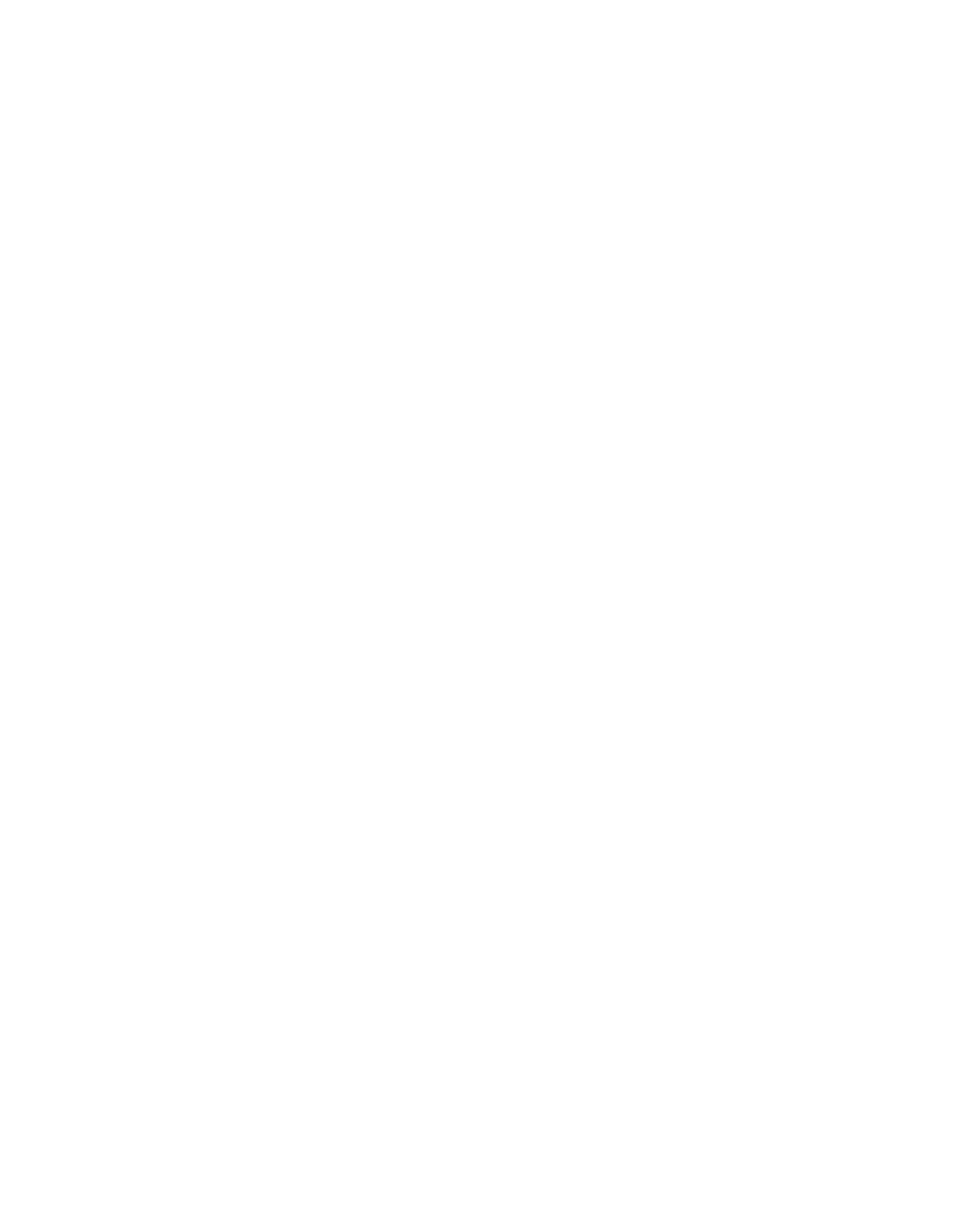## **NORMS AND PROCEDURE FOR ACCREDITATION UNDER SPQEM**

#### **WHO ARE ELIGIBLE FOR ACCREDITATION?**

- 1. Following Madarsa/Darul Uloom, can apply to become an Accredited Institution of NIOS under SPQEM:
	- a) The Madarsa must be affiliated to a recognized Madarsa Board/ Wakf Board for Secondary/Senior Secondary level, or
	- b) All such Madarsas who have been given minority status by NCMEI and has required infrastructural facilities to run Secondary and Senior Secondary courses as per the rule of NIOS".
	- c) Madarsas/Darul Uloom having independent standing and offering Maulvi Alim and Fazil courses and fulfilling following:-
		- (i) Having adequate residential facilities.
		- (ii) Having minimum three year old Registered Society or Trust.
		- (iii) Possessing minimum infrastructure to offer the NIOS courses (i.e Labs, Library etc.) as fixed by NIOS for Minority institutions, except that the desired number of class rooms could be 50% of the norms for General Category institutions.
		- (iv) Its courses are recognized by other Govt. Recognised institutions of higher learning.
- 2. The eligible institution/school/Madarsa may submit the application for the following:
	- a) New Accreditation up to Secondary or Senior Secondary level or both,
	- b) Up-gradation to Senior Secondary level, applicable in case of already accredited Institutions,
	- c) Increase in number of seats, applicable in case of already accredited institutions
	- d) Additional mediums of instruction applicable in case of already accredited institutions

#### **3. INFRASTRUCTURE FACILITIES:**

The Madarsa seeking accreditation with NIOS is required to have sufficient infrastructure facilities as mentioned below:

#### **3.1 Essential**

i. *Building and Land*: The Madrasa would require to have ownership or lease of requisite land in the name of the Madarsa or Society/Trust running the Madarsa.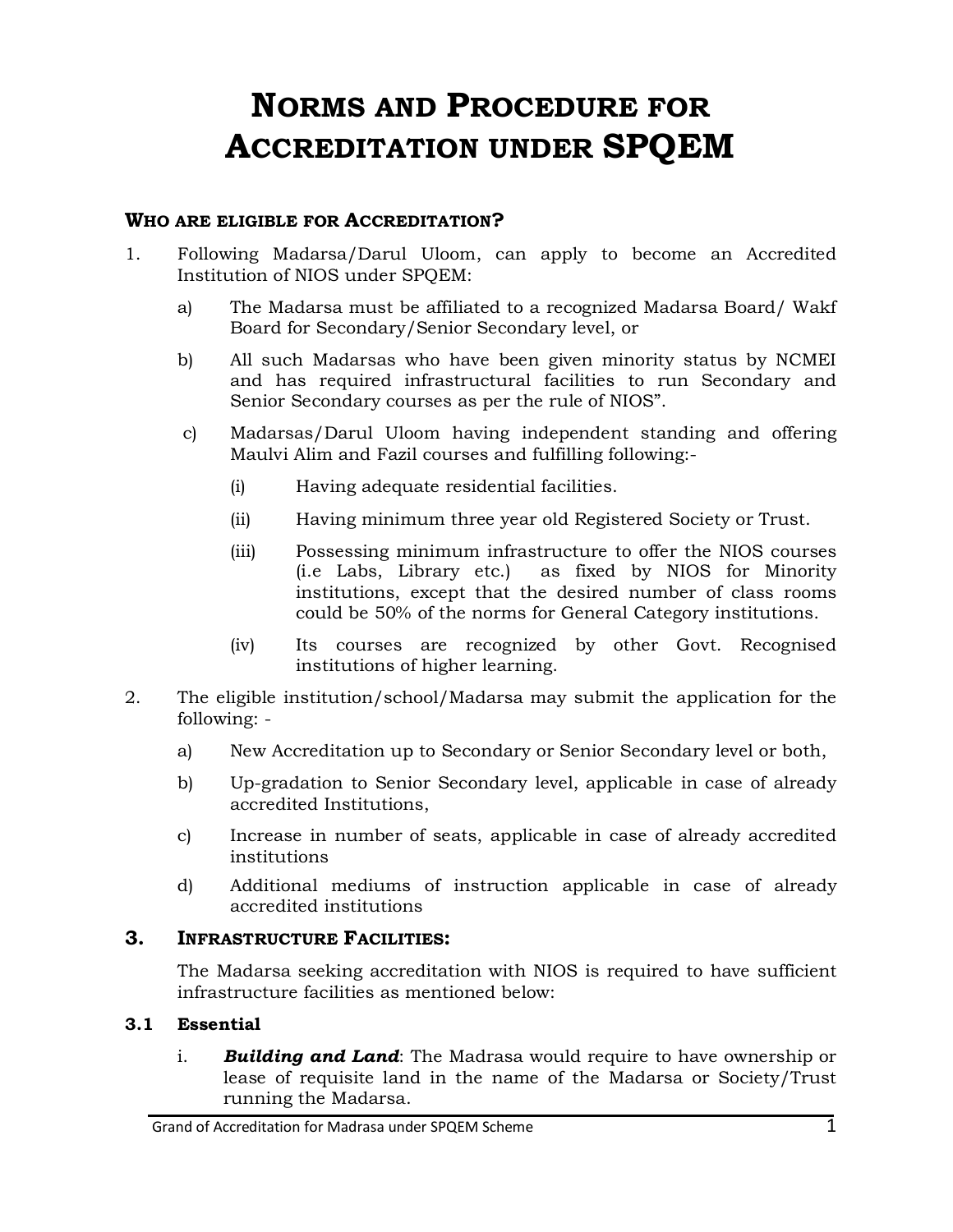- ii. *Class Rooms:* Madrasa would require to have properly ventilated and lighted class rooms to conduct contact sessions and examinations (if need be). The *size of each classroom should not be less than 300 sq.ft.* i.e. 15x20 sq.ft.
- iii. *Teaching Staff:* For the Secondary level, the Madrasa requires to have at least one Trained Graduate Teacher in each subject. For Sr. Secondary level, the teaching staff would have to be Post Graduate and Trained (PGTs) in the respective subject.

#### **iv.** *Laboratories:*

- $\div$  It is essential that the Madarsa would have one multipurpose Science Laboratory to conduct practical work in Science at Secondary level and separate labs for Physics, Chemistry and Biology at Senior Secondary Level.
- $\div$  In case, if science lab is not available, they may submit an undertaking from the nearby recognized school having the facility of science lab, that the NIOS learners registered through Madarsa can perform their Practical Work in the recognized School.
- **v.** *Library facilities*: The school would also have a separate library room having at least 2000 books in different school subjects.

#### **3.2 Desirable**

- i. **Audio/ Video facilities:** The school would have sufficient audio video facilities like one colour Television, one CD/audio player, one video CD player.
- ii. **Furniture:** Sufficient and suitable furniture would be available in all classrooms.

#### **4. RELAXATIONS GIVEN BY NIOS**

With a view to provide quality modern education to the Muslim minority some of the major relaxations given by NIOS are as follows:-

- ✦ NIOS has exempted Madrasas and Maktabs from paying Rs.5000/- as accreditation fee and relaxed the norms for accreditation vide circular no. NIOS/SECY/SSS/2010 dated 12.04.2010.
- To operationalise the SPQEM scheme, a circular vide no.NIOS/Secy/57<sup>th</sup> EB/2010 dated 30.11.2010 is issued giving full exemption of fees to Muslim students enrolled through Madrasas into the NIOS courses.
- ✦ Accreditation norms for minority institutions have also been relaxed.
- The courses FOKANIA and MAULVI offered by 5 State Madrasa Education Board (Bihar, West Bengal, Chhattisgarh, Madhya Pradesh, Uttar Pradesh) has been notified at par with Secondary and Sr. Secondary courses respectively offered by NIOS.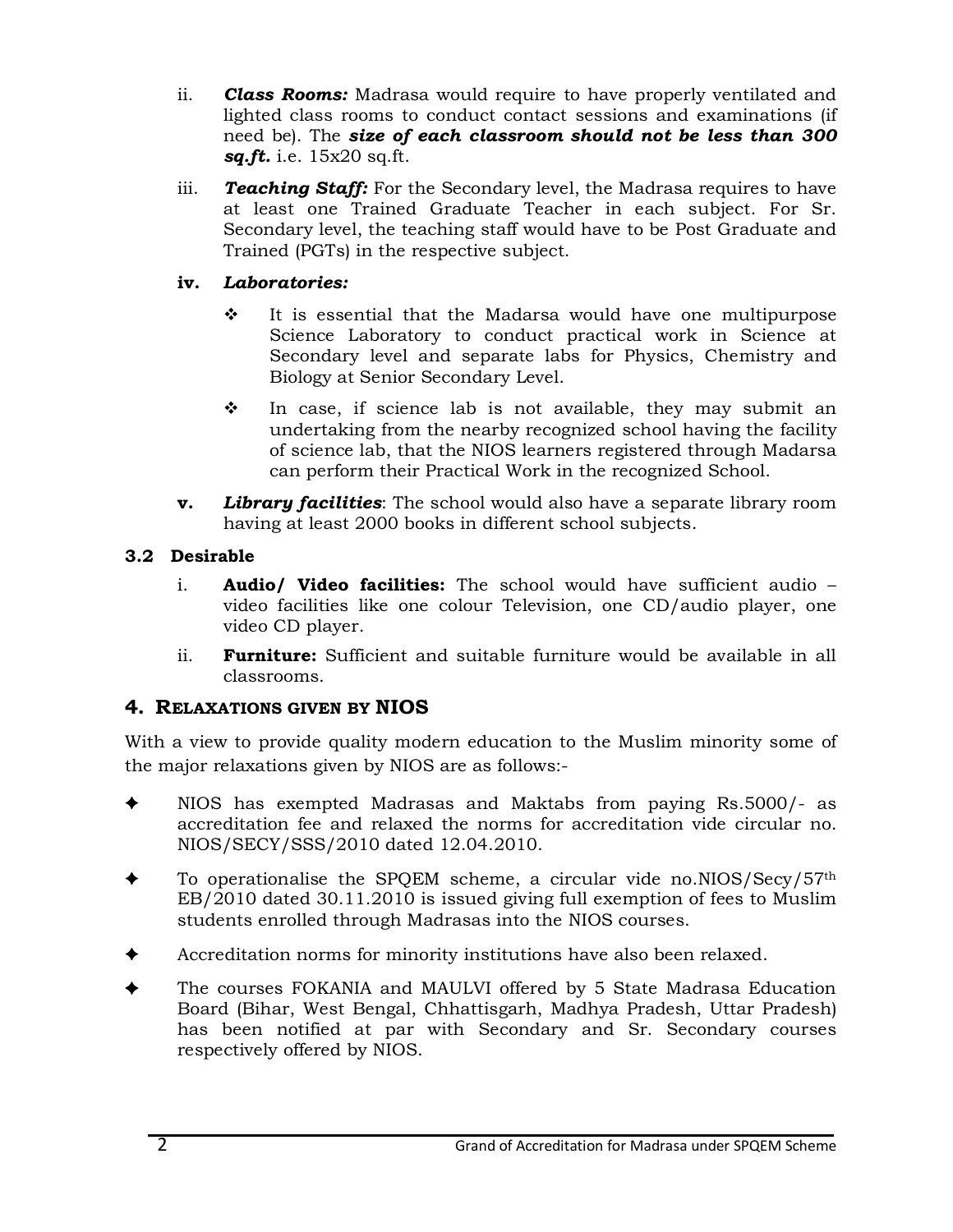- ✦ A notification no.F-24/10-4/NIOS/SSS-MCell/SPQEM dated 26.03.2013 regarding waiving off processing fee of Rs.5000/- to the Madarsa which are having minority status granted by NCMEI has also been issued.
- Urdu medium is made available for better understanding.
- Status of accreditation has been hosted on website for latest updation to the applicant Institutions/Madarsas.
- Frequently Asked Questions have been hosted on website for candidates and Institutions.
- Frequently advocacy programmes are organised.
- ✦ **The growth rate of Muslim minority institution is as follows**

| Institution            | As on 5.3.2012 | As on 27th<br>August, 2014 | $%$ growth |
|------------------------|----------------|----------------------------|------------|
| <b>Muslim minority</b> | 244            | 545                        | 123.36%    |
| <b>Madarsas</b>        | 128            | 433                        | 238.28%    |
| <b>Total</b>           | 372            | 978                        | 162.90%    |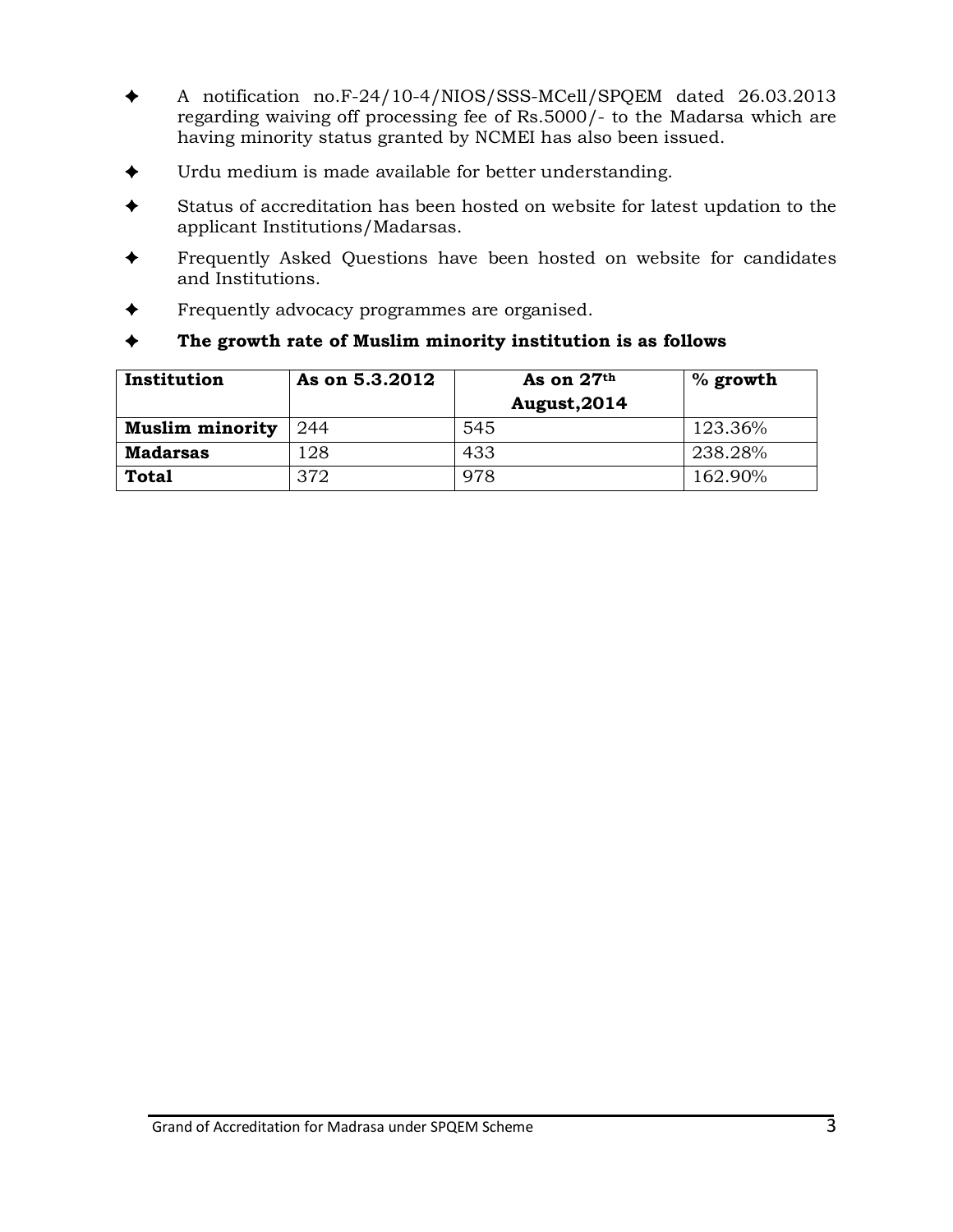### **Norms & Application form for Grant of Accreditation for Madarsa Under SPQEM Scheme**

### **SECONDARY/SENIOR SECONDARY/VOCATIONAL/ OPEN BASIC EDUCATION**

(To be completed by the applicant institutions in all respects)

#### **GENERAL INSTRUCTIONS**

- 1. The Madrasa/Maktab/Darul Uloom/Minority Institutions may submit the application to the Director, Department of Student Support Services, NIOS, A-24-25 Sector 62 NOIDA Uttar Pradesh-201309.
- 2. All the columns must be filled up in legible handwriting. Incomplete application may be rejected.
- 3. Certified copies of all the relevant documents as per the checklist given at the end of the Application Form should be submitted.
- 4. All the enclosures should be certified by the Sadar Mudaris of Madarsa alongwith stamp.
- 5. Madarsa affiliated from the State Madarsa Board / Wakf Board / or granted minority institution status by National Commission for Minority Education Institutions (NCMEI) or having eligibility criteria as mentioned in point 6 are exempted from paying of Processing fee of Rs.5,000/-.
- 6. For accreditation of Academic Course accreditation (X and XII ) the following Madarsas are also considered :
	- i. Madarsas/Darul-uloom having independent standing and offering Maulvi, Alim and Fazil courses;
	- ii. Madarsas having residential facility;
	- iii. Having three year old registered society or Trust
	- iv. Possessing minimum infrastructure to offer the NIOS courses (i.e labs, library etc.) as per accreditation norms of NIOS. However, for Madarsas, class rooms could be 50 % less than the norms for general category institutions;
	- v. The courses are recognized by other institutions of higher learning.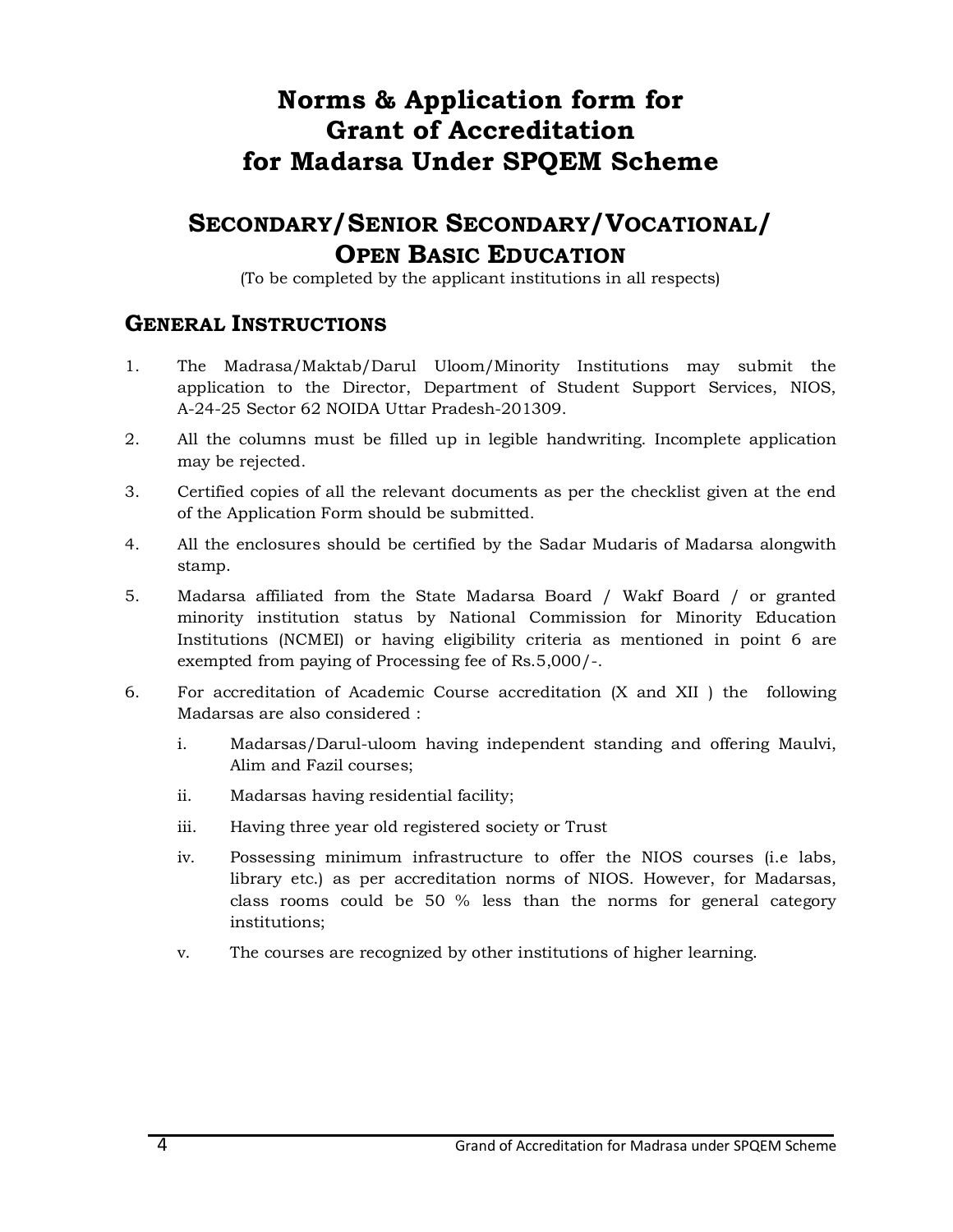#### **FOR OFFICE USE ONLY**

Consideration No. \_\_\_\_\_\_\_\_\_\_\_\_\_\_\_\_\_\_

Processing Fee \_\_\_\_\_\_\_\_\_\_\_\_\_\_\_\_\_\_\_\_\_

#### **GENERAL INFORMATION ABOUT THE MADARSA**

| Application for: Fresh Accreditation /upgradation / Increase in no. of seats |
|------------------------------------------------------------------------------|
|                                                                              |
|                                                                              |
|                                                                              |
|                                                                              |
|                                                                              |
| Affiliating body (Affiliation to State Madarsa Board / Wakf Board / NCMEI    |
|                                                                              |

#### **SPECIFIC INFORMATION ABOUT THE MADARSA:**

| 1. |                         | Name of the Madarsa 2012 2022 2023 2024 2022 2023 2024 2022 2023 2024 2022 2023 2024 2022 2023 2024 2022 2023 20 |
|----|-------------------------|------------------------------------------------------------------------------------------------------------------|
| 2. | Complete Postal Address |                                                                                                                  |
|    |                         |                                                                                                                  |
|    |                         |                                                                                                                  |
|    | State                   |                                                                                                                  |
| 3. |                         |                                                                                                                  |
|    |                         |                                                                                                                  |
|    |                         |                                                                                                                  |
|    |                         |                                                                                                                  |

4. Name of the Sadar Mudaris\_\_\_\_\_\_\_\_\_\_\_\_\_\_\_\_\_\_\_\_\_\_\_\_\_\_\_\_\_\_\_\_\_\_\_\_\_\_\_\_\_\_\_\_\_\_\_\_\_\_\_\_\_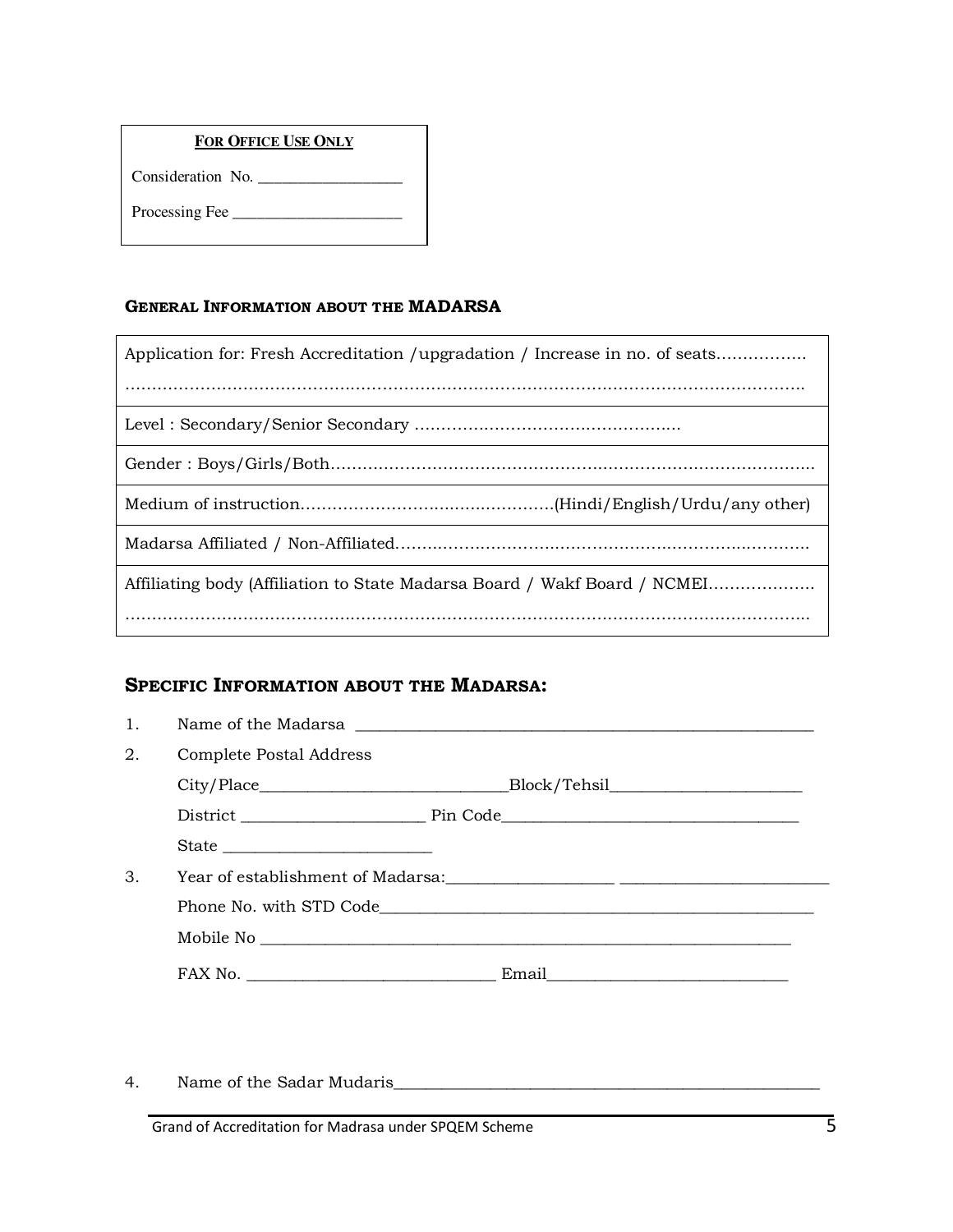| 5.  |                                                                                                                                           |  |  |
|-----|-------------------------------------------------------------------------------------------------------------------------------------------|--|--|
|     |                                                                                                                                           |  |  |
|     |                                                                                                                                           |  |  |
| 6.  | Locality (Please tick $(\sqrt{})$ : (Rural/Urban/Semi-urban /Slum)                                                                        |  |  |
| 7.  | Distance of applicant Madarsa from an existing NIOS Study Centre/ Madarsa<br>(within radius of 5 kms) if                                  |  |  |
| 8.  |                                                                                                                                           |  |  |
| 9.  | Upto what level is the Madarsa imparting education?                                                                                       |  |  |
| 10. | Is the Applying Madarsa only for Boys/Girls/Co-educational                                                                                |  |  |
| 11. |                                                                                                                                           |  |  |
| 12. | Has the Madarsa earlier applied to NIOS for accreditation ? Please tick $(\sqrt{})$                                                       |  |  |
|     | Yes<br>No.                                                                                                                                |  |  |
| 13. | If yes, please furnish the following information:                                                                                         |  |  |
|     | Year and date of applying                                                                                                                 |  |  |
|     | Consideration no. given by NIOS                                                                                                           |  |  |
|     |                                                                                                                                           |  |  |
|     | INFORMATION ABOUT THE SOCIETY/TRUST RUNNING THE MADARSA                                                                                   |  |  |
| 14. | Name and complete address of Trust / Society                                                                                              |  |  |
|     |                                                                                                                                           |  |  |
|     |                                                                                                                                           |  |  |
| 15. | Is the Trust/Society Registered? Please tick $(\sqrt{ } )$<br>Yes<br><b>NO</b>                                                            |  |  |
| 16. | Year of Registration.                                                                                                                     |  |  |
|     | Registration No.                                                                                                                          |  |  |
|     | Certified copy of the Certificate of Registration and Memorandum of<br>Association of the Society is to be enclosed. Enclosure- II & III) |  |  |
| 17. | Whether the Trust/Society / Management is of non-proprietary character?                                                                   |  |  |
|     | Please tick $(\forall)$<br>No<br>Yes                                                                                                      |  |  |
|     | List of members with their addresses stating how the members are related to<br>each other to be enclosed. Enclosure-IV                    |  |  |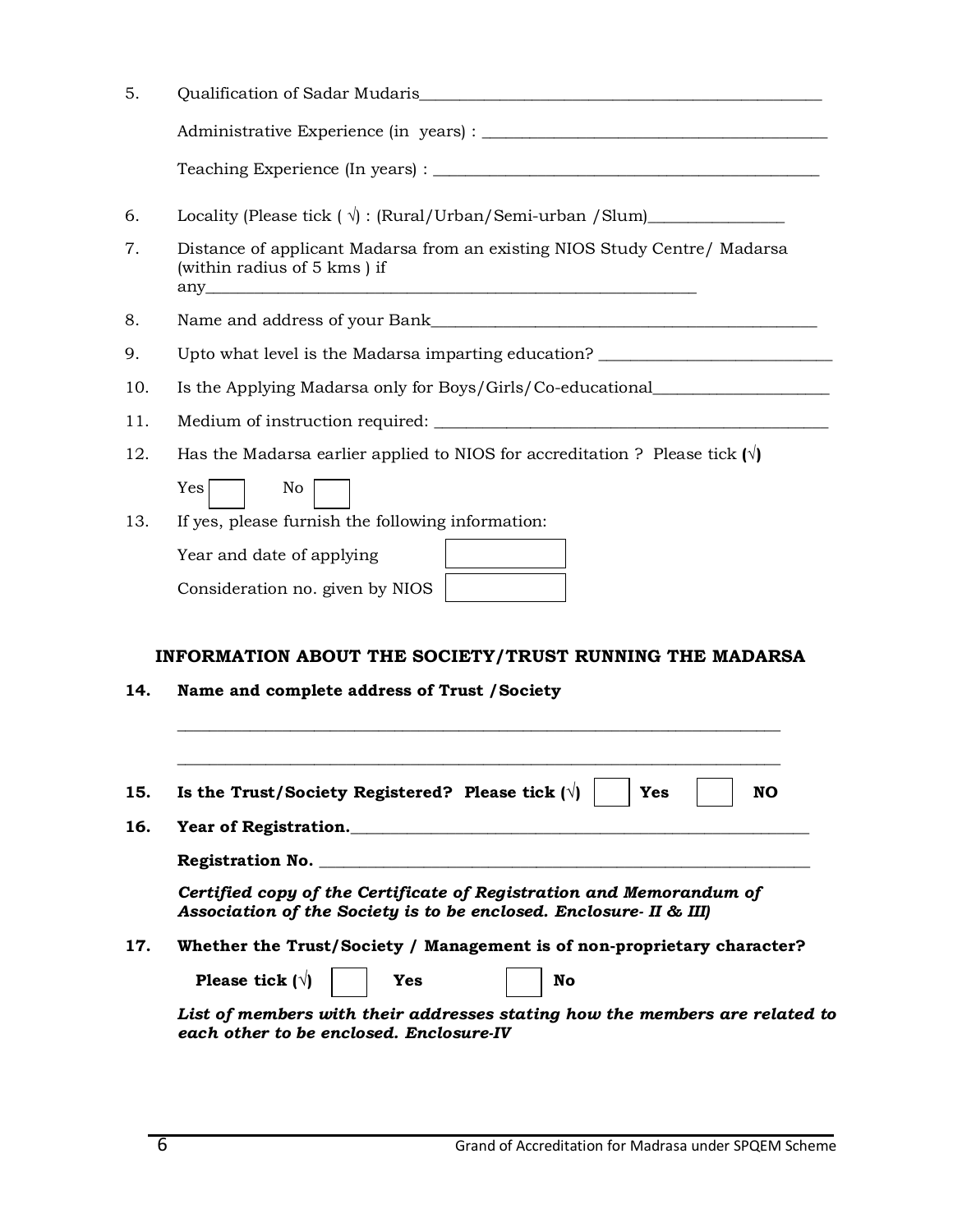| 18.                                                                                                                                             | Name and official address of the Manager/President/Chairman of the Madarsa          |                                                                                                                                                                        |  |  |  |  |  |
|-------------------------------------------------------------------------------------------------------------------------------------------------|-------------------------------------------------------------------------------------|------------------------------------------------------------------------------------------------------------------------------------------------------------------------|--|--|--|--|--|
|                                                                                                                                                 |                                                                                     |                                                                                                                                                                        |  |  |  |  |  |
|                                                                                                                                                 |                                                                                     | <b>Complete Address:</b>                                                                                                                                               |  |  |  |  |  |
|                                                                                                                                                 |                                                                                     |                                                                                                                                                                        |  |  |  |  |  |
|                                                                                                                                                 |                                                                                     |                                                                                                                                                                        |  |  |  |  |  |
|                                                                                                                                                 |                                                                                     |                                                                                                                                                                        |  |  |  |  |  |
| 19.<br>Express in a few lines as to why the applying Madarsa intends to be associated<br>with the National Institute of Open Schooling (NIOS) ? |                                                                                     |                                                                                                                                                                        |  |  |  |  |  |
|                                                                                                                                                 |                                                                                     |                                                                                                                                                                        |  |  |  |  |  |
|                                                                                                                                                 |                                                                                     |                                                                                                                                                                        |  |  |  |  |  |
|                                                                                                                                                 |                                                                                     |                                                                                                                                                                        |  |  |  |  |  |
| 20.                                                                                                                                             | Is there a Resolution of the Management to offer NIOS Programmes in the<br>Madarsa? |                                                                                                                                                                        |  |  |  |  |  |
|                                                                                                                                                 |                                                                                     | Please tick $(\forall)$                                                                                                                                                |  |  |  |  |  |
|                                                                                                                                                 | Yes                                                                                 | No                                                                                                                                                                     |  |  |  |  |  |
|                                                                                                                                                 |                                                                                     | If yes, please enclose an attested copy of the Resolution (Enclosure-V).                                                                                               |  |  |  |  |  |
|                                                                                                                                                 |                                                                                     | <b>RECOGNITION AND AFFILIATION STATUS</b>                                                                                                                              |  |  |  |  |  |
| 21.                                                                                                                                             | Is Madrasa Affiliated to State Madarsa Board / Wakf Board?                          |                                                                                                                                                                        |  |  |  |  |  |
|                                                                                                                                                 |                                                                                     | Please tick $(\forall)$<br>Yes<br>No                                                                                                                                   |  |  |  |  |  |
|                                                                                                                                                 |                                                                                     | If yes, please attach a Certified Copy of the affiliation letter (Enclosure-VI)                                                                                        |  |  |  |  |  |
|                                                                                                                                                 |                                                                                     |                                                                                                                                                                        |  |  |  |  |  |
|                                                                                                                                                 | (i)                                                                                 | Name of the affiliating body i.e, State Madarsa Board/Wakf Board:                                                                                                      |  |  |  |  |  |
|                                                                                                                                                 |                                                                                     |                                                                                                                                                                        |  |  |  |  |  |
|                                                                                                                                                 | (ii)                                                                                |                                                                                                                                                                        |  |  |  |  |  |
|                                                                                                                                                 | (iii)                                                                               |                                                                                                                                                                        |  |  |  |  |  |
|                                                                                                                                                 | (iv)                                                                                | Level up to which affiliation has been granted<br><u> 1980 - Jan Stein Stein Stein Stein Stein Stein Stein Stein Stein Stein Stein Stein Stein Stein Stein Stein S</u> |  |  |  |  |  |
|                                                                                                                                                 | (v)                                                                                 | Is the affiliation permanent or temporary? Please tick $(\forall)$                                                                                                     |  |  |  |  |  |
|                                                                                                                                                 |                                                                                     | Permanent<br>Temporary                                                                                                                                                 |  |  |  |  |  |
|                                                                                                                                                 | (vi)                                                                                | If the affiliation is temporary, up to what period of the Madarsa has<br>been affiliated to ?                                                                          |  |  |  |  |  |
|                                                                                                                                                 |                                                                                     |                                                                                                                                                                        |  |  |  |  |  |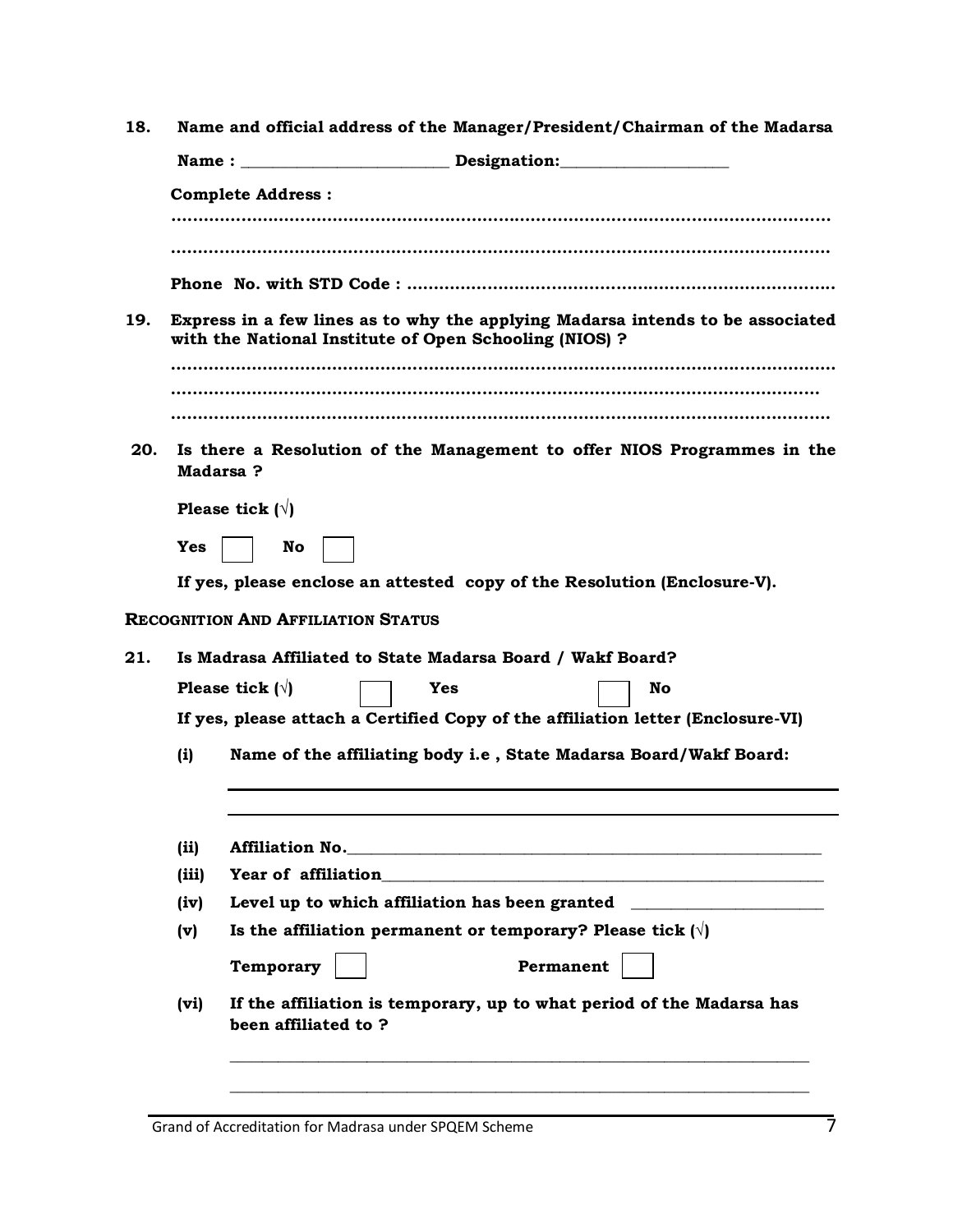#### **22. Enrollment of the students in the Madarsa**

| S.<br>No. | <b>Class</b>       | No. of boys   |                                  |                     | No. of Girls  |                                  |                     | Grand<br><b>Total</b> |
|-----------|--------------------|---------------|----------------------------------|---------------------|---------------|----------------------------------|---------------------|-----------------------|
|           |                    | <b>Normal</b> | Differently<br>Abled<br>(if any) | <b>Total</b><br>(A) | <b>Normal</b> | Differently<br>Abled<br>(if any) | <b>Total</b><br>(B) | $(A)+(B)$             |
| 1.        | III/V/VIII         |               |                                  |                     |               |                                  |                     |                       |
| 2.        | IX/equivalent      |               |                                  |                     |               |                                  |                     |                       |
| 3.        | X/ equivalent      |               |                                  |                     |               |                                  |                     |                       |
| 4.        | XI/ equivalent     |               |                                  |                     |               |                                  |                     |                       |
| 5.        | XII/ equivalent    |               |                                  |                     |               |                                  |                     |                       |
|           | <b>Grand Total</b> |               |                                  |                     |               |                                  |                     |                       |

#### **INFRASTRUCTURAL AND ACADEMIC FACILITIES**

| 23. | Is the Madarsa located in a rented building or in its own building? |
|-----|---------------------------------------------------------------------|
|     | Please tick $(\forall)$                                             |

| <b>Rented Building</b> |  | <b>Own Building</b> |
|------------------------|--|---------------------|
|------------------------|--|---------------------|

| <b>Own Building</b> |
|---------------------|
|---------------------|

- **24. Infrastructural Details (***Lay out plan of the Madarsa to be enclosed. Enclosure-VII)*  **Rooms** 
	- 1. No. of class rooms/halls\_\_\_\_ size of rooms/halls/(minimum 300 sq.ft each)\_\_ No. of other rooms/halls: \_\_\_\_\_\_\_\_\_\_\_\_\_\_\_\_\_\_\_\_\_\_\_\_\_\_\_\_\_\_\_\_\_\_\_\_\_\_\_\_\_\_\_\_\_\_
	- 2. Proper ventilation and lighting in the classrooms and laboratories. Please tick  $(\forall)$

| Yes | No |
|-----|----|
|-----|----|

3. Availability of sufficient furniture/Sitting arrangement. Please tick  $(\forall)$ 

| Yes | No |
|-----|----|
|     |    |

|--|--|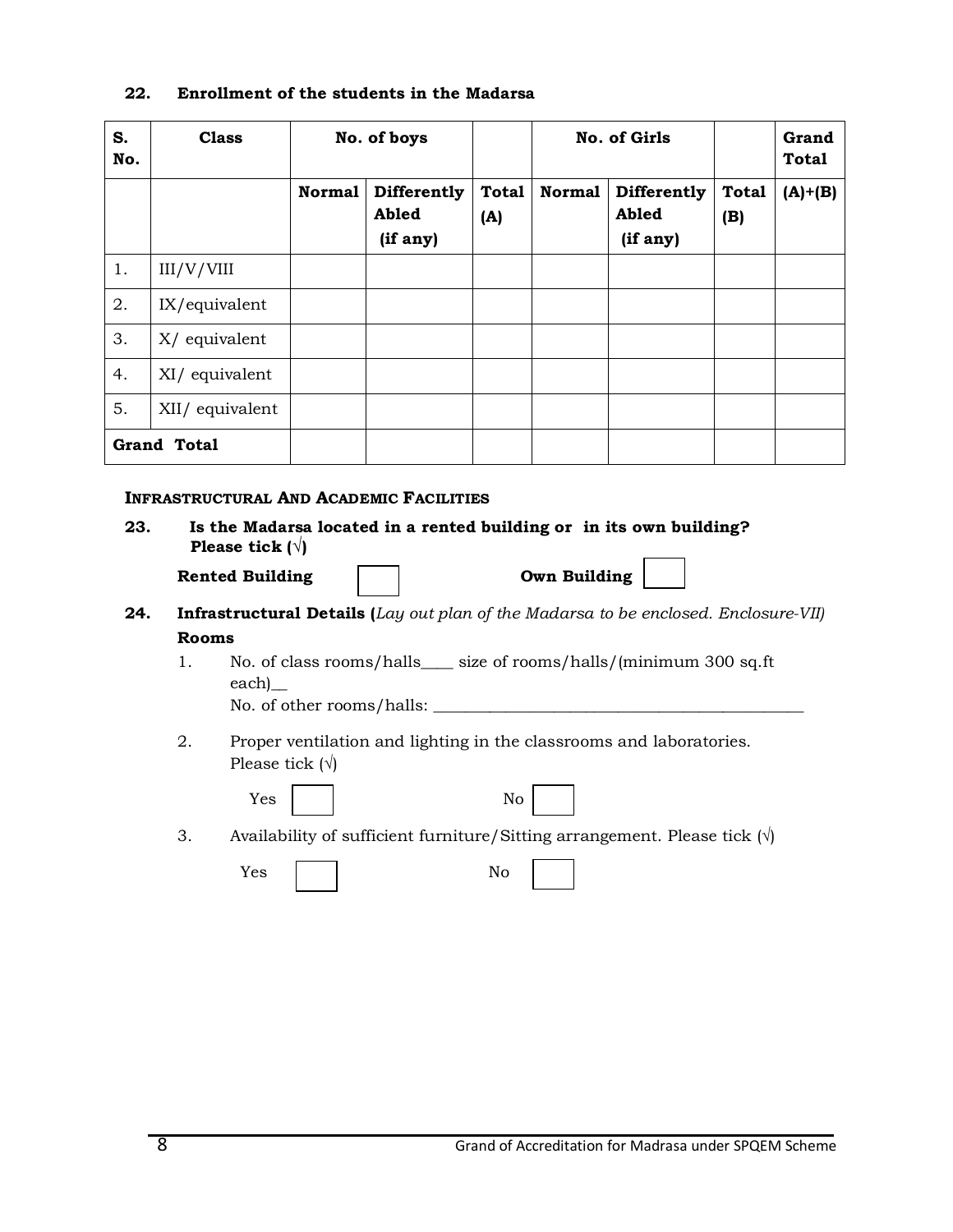### **LABORATORIES (APPLICABLE FOR MADARSAS \*APPLYING FOR SECONDARY/SR. SEC. LEVEL WITH SCIENCE)**

| Laboratories        | Available/<br>Not<br>Available | Capacity of<br>students | <b>Available Equipments/</b><br><b>Instruments/Materials</b> |
|---------------------|--------------------------------|-------------------------|--------------------------------------------------------------|
| Composite Labs (for |                                |                         |                                                              |
| Secondary)          |                                |                         |                                                              |
| Physics             |                                |                         |                                                              |
| Chemistry           |                                |                         |                                                              |
| <b>Biology</b>      |                                |                         |                                                              |
| Geography           |                                |                         |                                                              |
| Home Science        |                                |                         |                                                              |
| Computer Science    |                                |                         |                                                              |

**\* Madarsas not having Laboratory facility must submit an undertaking from neighboring school/ Madarsa wherein the practical of the learner would be conducted.** 

|     | Library                                  |                  |           |
|-----|------------------------------------------|------------------|-----------|
|     | Availability of Library: Yes $\vert$     |                  | <b>NO</b> |
|     | No. of books                             | No. of magazines |           |
| 25. | Media facility available in the Madarsa: |                  |           |
|     | Please tick $(\forall)$                  |                  |           |
|     |                                          |                  |           |

| Audio / Video Player | Dish Antenna      |           |
|----------------------|-------------------|-----------|
| Cable Connection     | Multimedia Comput | esirable) |

**Teaching Staff** (*List of staff indicating qualifications, subject(s) taught & experience etc to be enclosed. Enclosure- VIII)* (**Applicable for Secondary and Sr. Secondary)** 

| S.No. | <b>Staff</b>                                                      | No of regular<br>teachers | No. of part<br>time teachers | Total |
|-------|-------------------------------------------------------------------|---------------------------|------------------------------|-------|
|       | The teachers having the<br>qualifications of<br>Maulvi/Alim/Fazil |                           |                              |       |
| 2     | Computer Teachers                                                 |                           |                              |       |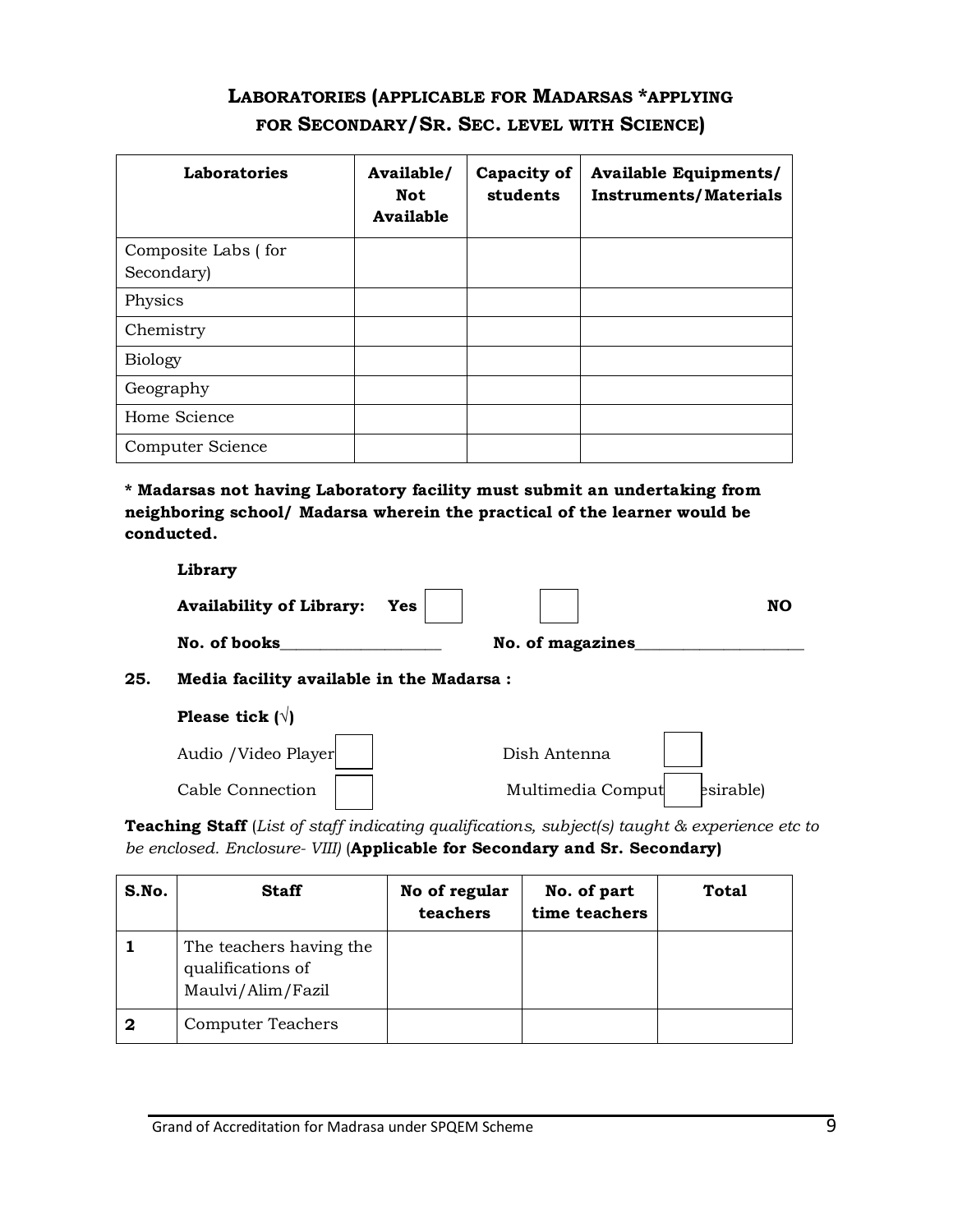26. Administrative Support Staff (List *indicating qualification, experience, and salary to be enclosed). Enclosure IX)* 

| S.no | <b>Staff</b>  | No. of permanent | No. of<br><b>Temporary</b> | <b>Total Staff</b> |
|------|---------------|------------------|----------------------------|--------------------|
| 1    | Clerk/Munshi  |                  |                            |                    |
| 2    | Lab Attendant |                  |                            |                    |
| 3    | Accountant    |                  |                            |                    |
| 4    | Peon          |                  |                            |                    |

#### **27. Other Facilities. Please tick (√)**

|      | (a) Toilets Facility:                                                       | Available for Boys  |               |    |
|------|-----------------------------------------------------------------------------|---------------------|---------------|----|
|      |                                                                             | Available for Girls | Not available |    |
|      | (b) Drinking Water Facility :                                               | Available           | Not available |    |
| 28.  | Other Facilities available in the Madarsa, e.g, Hostel, Sport, Complex etc. |                     |               |    |
|      |                                                                             |                     |               |    |
|      |                                                                             |                     |               |    |
| 29.  | Availability of security arrangements: Please tick $(\sqrt{)}$ Yes          |                     |               | No |
| 30.  | Existence of boundary wall with gate: Please tick $(\sqrt{})$ Yes           |                     |               | No |
| 31.  | Is there electricity in the Madarsa ? Please tick $(\forall)$               |                     | Yes           | No |
| 32.  | FINANCIAL STATUS OF THE MADARSA                                             |                     |               |    |
| 32.1 | Details of Income and Expenditure                                           |                     |               |    |
|      | (Audited reports of the last 3 years to be enclosed. Enclosure-X)           |                     |               |    |
|      | Source of Income                                                            |                     |               |    |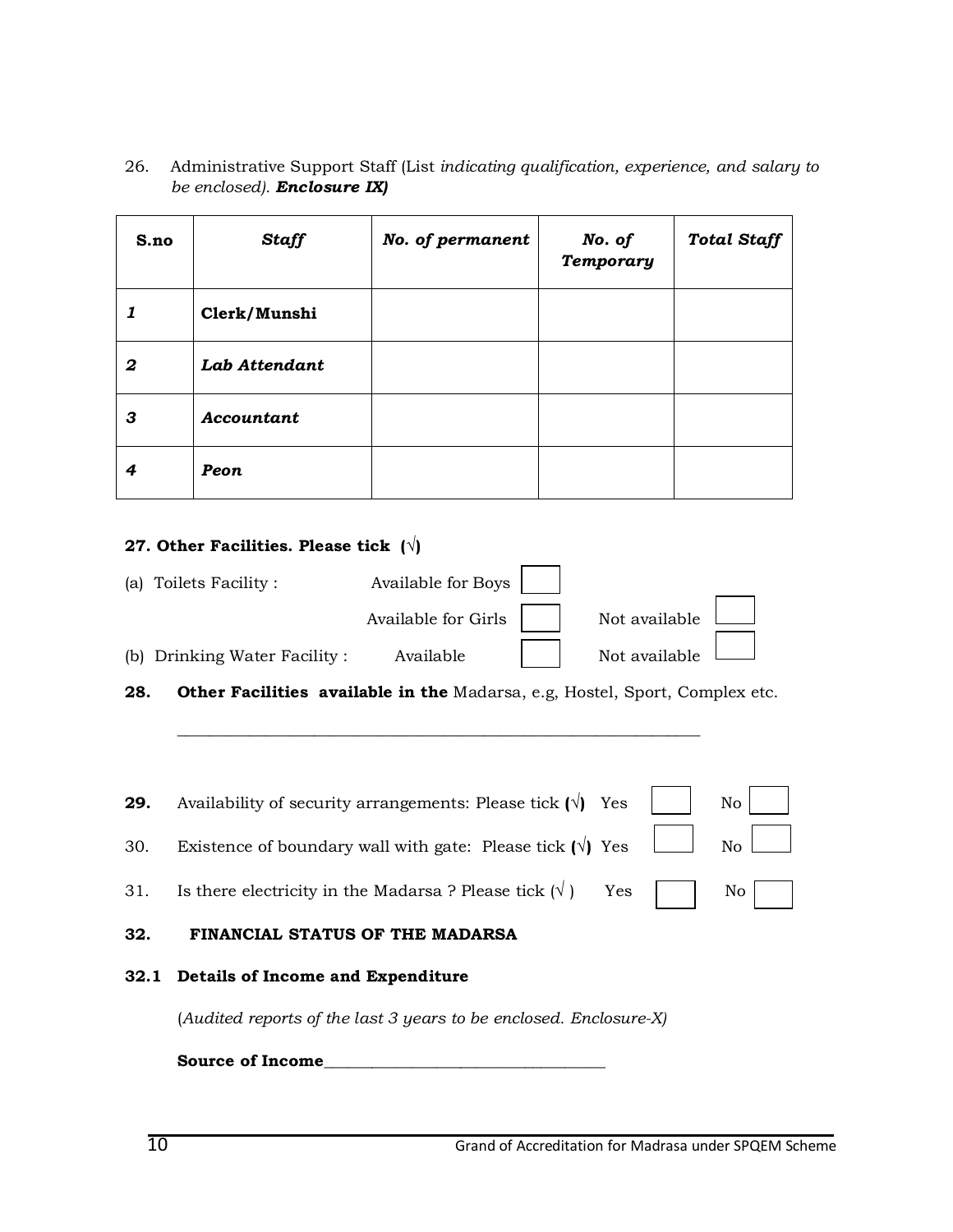**32.2. If yes, please provide detailed information about the nature of grant and the grant giving agency, if any:** 

**\_\_\_\_\_\_\_\_\_\_\_\_\_\_\_\_\_\_\_\_\_\_\_\_\_\_\_\_\_\_\_\_\_\_\_\_\_\_\_\_\_\_\_\_\_\_\_\_\_\_\_\_\_\_\_\_\_\_\_\_\_\_\_\_\_\_\_\_\_\_\_\_\_\_\_** 

#### **33 NIOS PARTNERSHIP REQUIREMENTS**

| 33.1. Expected number of students to be enrolled/served by the Madarsa                                                                                             |                             |  |  |
|--------------------------------------------------------------------------------------------------------------------------------------------------------------------|-----------------------------|--|--|
| 33.2. Madarsa propose to hold NIOS Personal Contact Programmes :                                                                                                   |                             |  |  |
| (i)                                                                                                                                                                | On Sundays<br>(ii)          |  |  |
| (iiii)<br><b>During Holidays</b>                                                                                                                                   | Any other : Specify<br>(iv) |  |  |
| 33.3 The laboratories, library and other facilities of the Madarsa will be made<br>available to the NIOS learners as and when required?<br>Please tick $(\forall)$ |                             |  |  |
| 33.4 If Madarsa does not have facility of laboratories then attach undertaking from<br>a neighboring school Enclosure-XI.                                          |                             |  |  |

**34.** The Madarsa will take responsibility of providing subject teachers for PCP ? Please tick **(√)**

 $Yes \t No$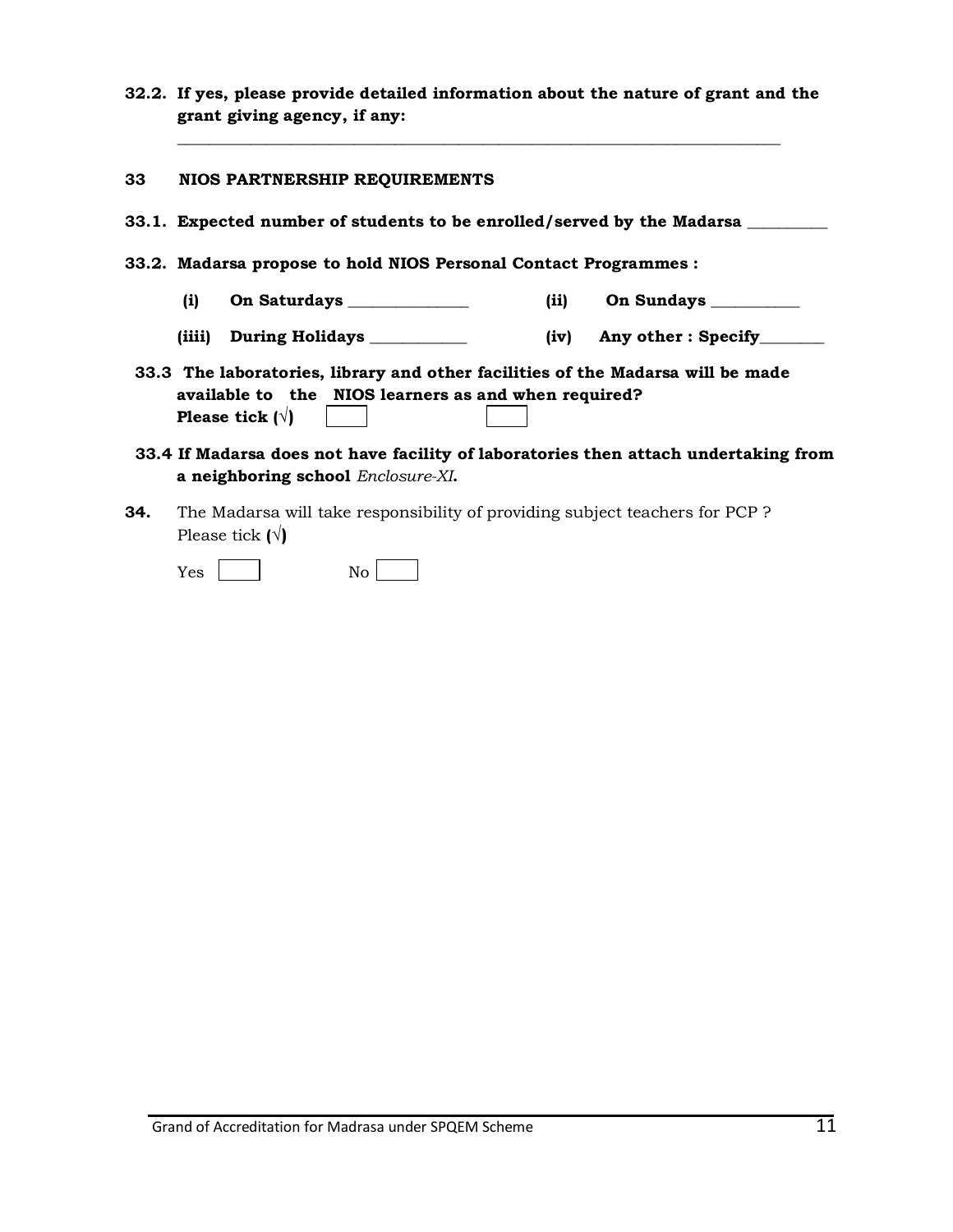#### **DECLARATION**

**This is to certify that all the above information given in the Application Form for Accreditation regarding the Madarsa is correct and authentic to the best of my knowledge and belief.** 

**(Signature of the Sadar Mudaris )** 

**\_\_\_\_\_\_\_\_\_\_\_\_\_\_\_\_\_\_\_\_\_\_\_\_\_\_\_\_\_\_\_\_\_** 

**Name of the Sadar Mudaris** 

**Full Address\_\_\_\_\_\_\_\_\_\_\_\_\_\_\_\_\_\_\_\_\_\_\_\_\_\_\_\_\_\_\_\_\_** 

**\_\_\_\_\_\_\_\_\_\_\_\_\_\_\_\_\_\_\_\_\_\_\_\_\_\_\_\_\_\_\_\_\_\_\_\_\_\_\_\_\_\_\_\_\_\_\_\_\_** 

**Date: ………………………………..** 

Place:………………………………

(Name with Rubber Stamp)

#### **CERTIFICATE OF ENDORSEMENT**

( by President/Chairman/Manager of the Institution/Society / Organization)

In support of the application, we certify that, having read the Norms and Procedure for accreditation of institutions, we undertake to ensure that the institution will abide by the Rules and Regulations and terms and conditions, as are made applicable to the Accredited Institutions by NIOS from time to time. We further affirm that accreditation, if granted to the Madarsa, will not be used for commercial purpose; rather will be used to serve the needs of the students of the National Institute of Open Schooling. We shall do what is in my power to ensure smooth and proper functioning of the Madarsa.

Signature of the President/Chairman of the Madarsa

………………………………………

(Name of the President/Chairman with the Rubber Stamp

Full Address…………………………………………………………………….

……………………………………………………………………

Dated: …………….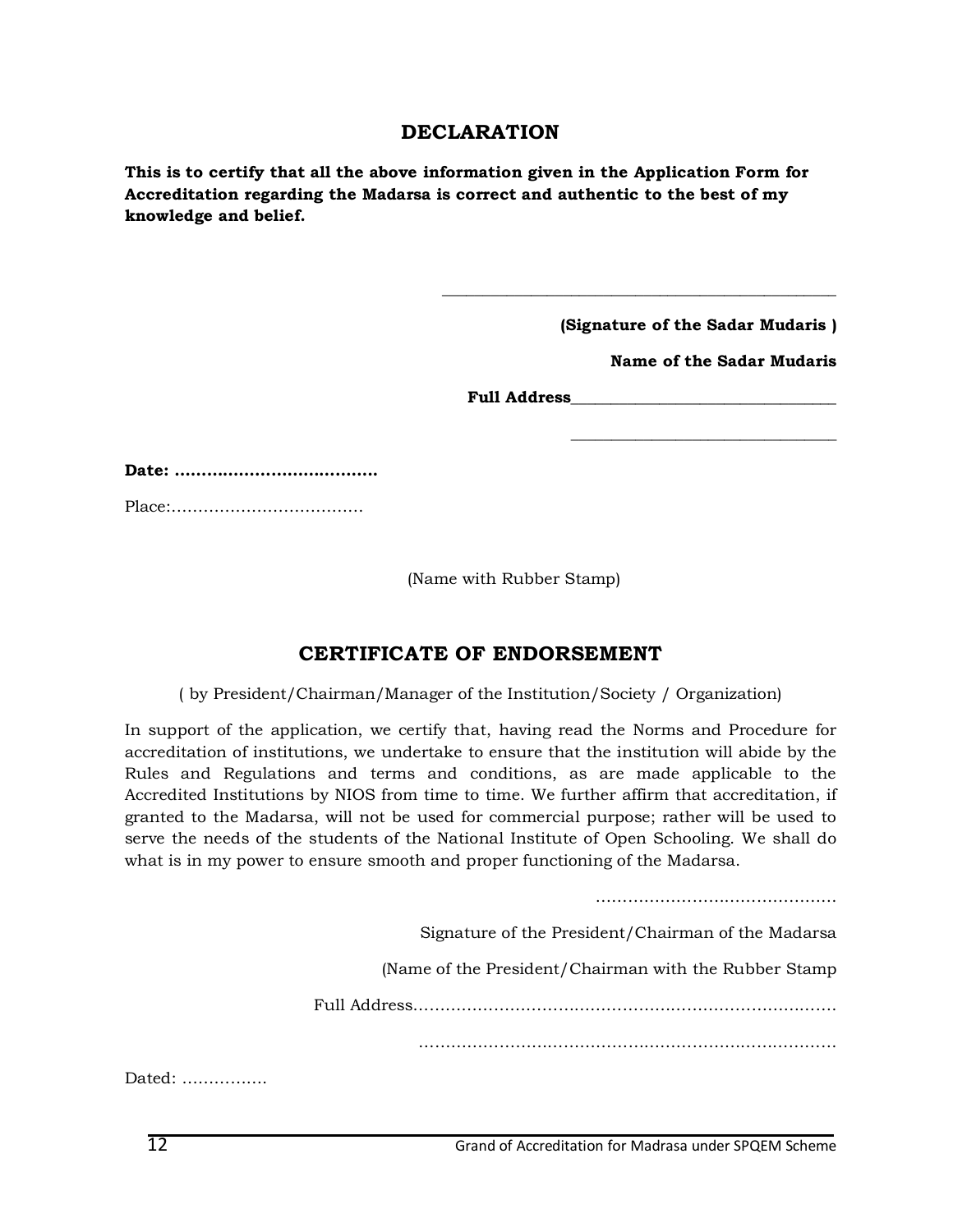### **CHECKLIST FOR THE ENCLOSURES**

#### **(Duly attested copies are to be attached by an applicant institution)**

| S.No | <b>Particulars of the Document</b>                                                                                                 | Whether<br>enclosed<br>or not<br><b>Please</b><br>tick $(\forall)$ | <b>Remarks</b> |
|------|------------------------------------------------------------------------------------------------------------------------------------|--------------------------------------------------------------------|----------------|
| 1.   | Copy of the Certificate of Registration of the<br>Society                                                                          |                                                                    |                |
| 2.   | Copy of the Memorandum of Association<br>and Rules and Regulations.                                                                |                                                                    |                |
| 3.   | List of members of the Governing Body of<br>the Society with their occupations and<br>addresses                                    |                                                                    |                |
| 4.   | Resolution of the Management for taking up<br>Open Schooling Courses                                                               |                                                                    |                |
| 5.   | Copy of the letter of affiliation from the State<br>Madarsa Board/ Wakf Board/ Minority<br>Status issued by NCMEI                  |                                                                    |                |
| 6.   | Layout plan of the building of the Madarsa                                                                                         |                                                                    |                |
| 7.   | List<br>οf<br>teachers<br>indicating<br>their<br>qualifications, designations,<br>experience,<br>length of service in the Madarsa. |                                                                    |                |
| 8.   | List of Administrative Staff                                                                                                       |                                                                    |                |
| 9.   | Copy of Audited Statement of income and<br>expenditure of the Society for the past 3<br>years.                                     |                                                                    |                |
| 10.  | Four photographs of the laboratories and<br>the building of the Madarsa                                                            |                                                                    |                |
| 11.  | Undertaking from a neighboring school<br>for the conduct of practicals                                                             |                                                                    |                |

**Note**: All the above cited documents must be submitted along with the application otherwise the application may not be considered.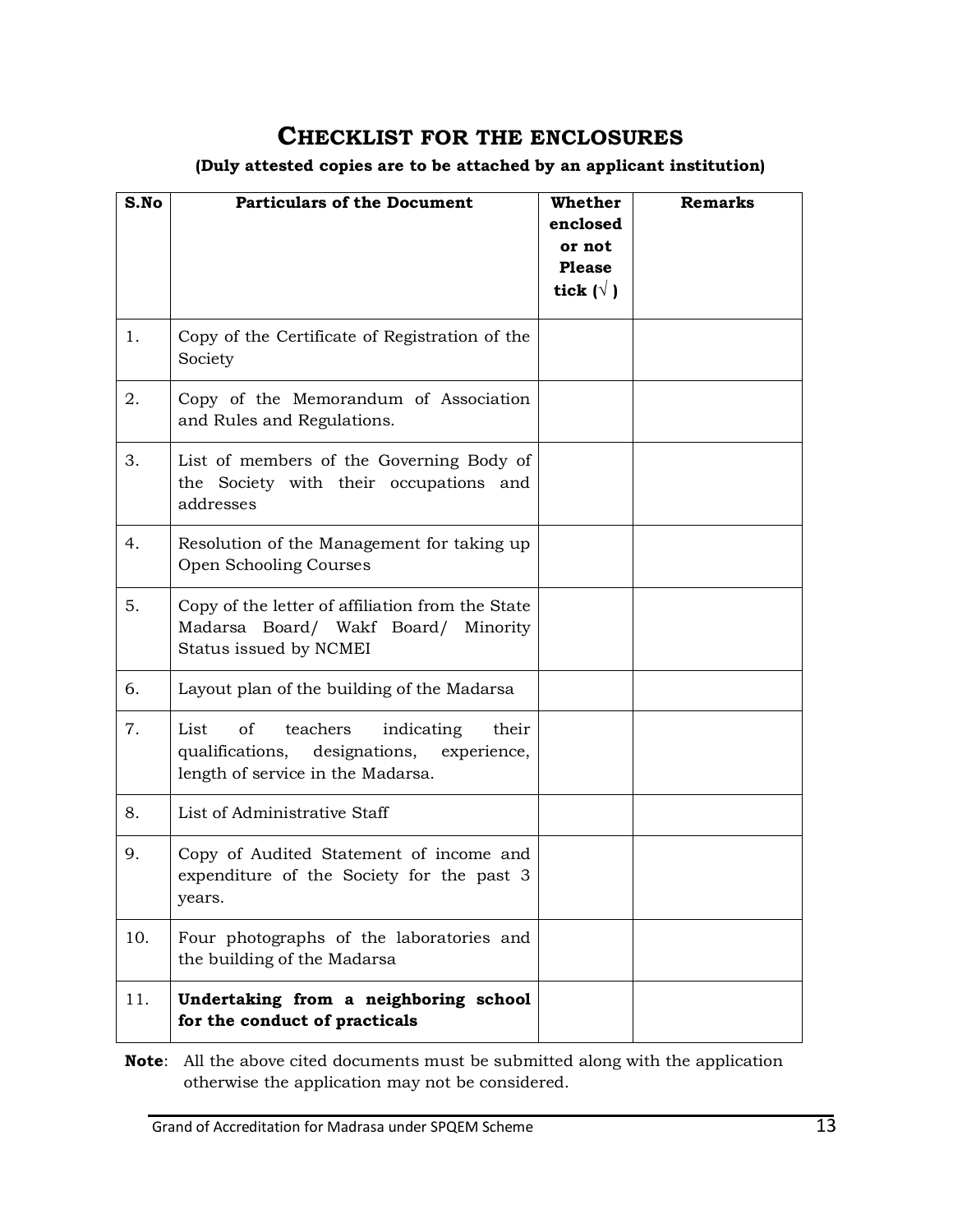## दरखास्त बराए प्रत्यायन मंजूरी मदरसा एसपीक्यूईएम स्कीम के तेहत?

### I sd. Mh@I huh; j I sd. Mh@vki u cqu; knh rkyhe

(दरख़ास्त देने वाले इदारे की तरफ से मुकम्मल दरख़ास्त फार्म भरा जावे)

### $l$  kekU; fundk

- 1. मदरसा दरख़ास्त फार्म को निदेशक, विद्यार्थी सहायता सेवाएँ, ए–25–24, सेक्टर–62, नोएड़ा के पते पर रवाना करें ।
- 2. दरख़ास्त के तमाम कालमों को खुशख़त (साफ) लिखें । ना मुकम्मल दरख़ास्त रदद कर दी जावेगी ।
- 3. तमाम स्नाद सर्टीफिकेट की दस्दीक शुदा कॉपियॉ चेक लिस्ट के मुताबिक मुंसलिक करें ।
- 4. तमाम कागज़ात मदरसे के सदर मुदर्रिस के तस्दीक शुदा होना चाहिए ।
- 5. वह मदारिस जो रियासती मदरसा बोर्ड या वक्फ बोर्ड या एनसीएमईआई से अकलियाती इदारा तस्लीम किया गया हो या कालम 6 मे दी गई शर्तो को पूरा करता हो उन्हें रूपये 5000 की फीस से छूट दी गई है $\vert$
- 6. 10वीं और 12वीं जमातों के निसाबी कोर्स और पेशेवाराना सब्जेक्ट के लिए दर्जेजेल मदारिस को कूबूल किया जायेगा ।
	- खुद मुखतार मदारिस/दारूल उलूम जो मौलवी आलिम फाजिल के निसाब चलाते हैं ।  $1)$
	- जिन मदारिस को अकामती सह़ुलत हांसिल है ।  $2)$
	- वो इदारे / सोसायटी और ट्रस्ट जो तीन साल कब्ल रजिस्टर कराये गये हैं ।  $3)$
	- एनआईओएस के कायदे के मुताबिक बुनियादी सहलियात कुतुबखाना तजुर्वेकार वगैरह जो  $4)$ एनआईओएस के कायदे के मुताबिक हो । मदरसे में क्लास रूम वगैरह के लिए 50 फिसद तक रियायत दी जा सकती है ।
	- मदरसे का निसाब किसी आला तालीम इदारे से तस्लीम शुदा होना चाहिए ।  $5)$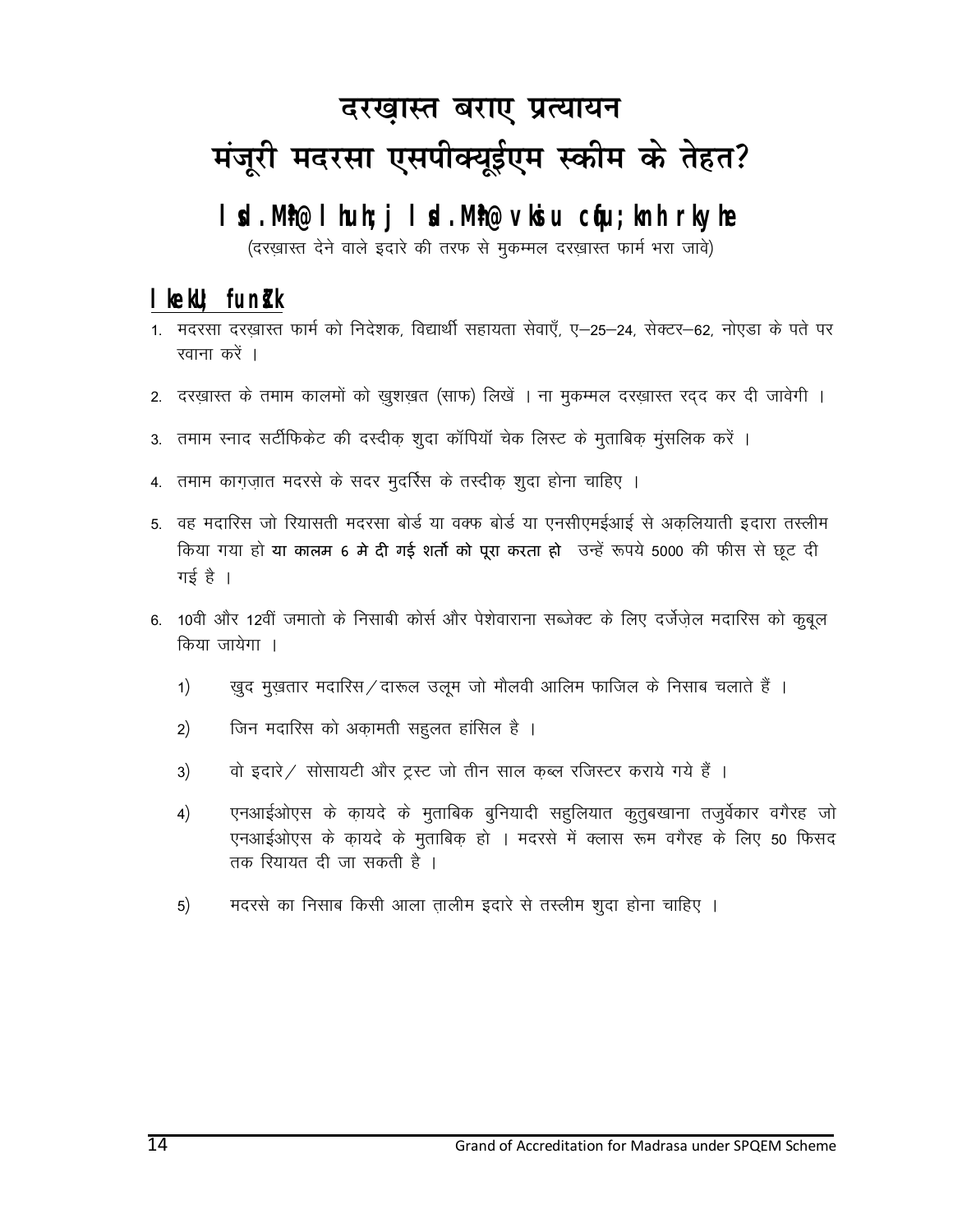| केवल <u>कार्यालय उपयोग के लिए</u>    |
|--------------------------------------|
| विचाराधीन संख्या / Consideration No. |
|                                      |
| कार्यवाही शुल्क / Processing Fee     |
|                                      |

### vke ekyvekr

| दरखास्त बरायेः |  |
|----------------|--|
| सतह (लेवेल) :  |  |
| जेंडर :        |  |
|                |  |
|                |  |
|                |  |

.<br>ऐफेलिएशन बोडी व इदारा (एनसीएमईआई, रियासती मदरसा बोर्ड, वक्फ बोर्ड)

### enjisch tujy ekymekr

|     | 01. मदरसे का नाम          |  |
|-----|---------------------------|--|
|     |                           |  |
|     |                           |  |
| 02. | खतो किताबत का मुकम्मल पता |  |
|     |                           |  |
|     |                           |  |
|     |                           |  |
|     |                           |  |
|     |                           |  |
|     |                           |  |

Grand of Accreditation for Madrasa under SPQEM Scheme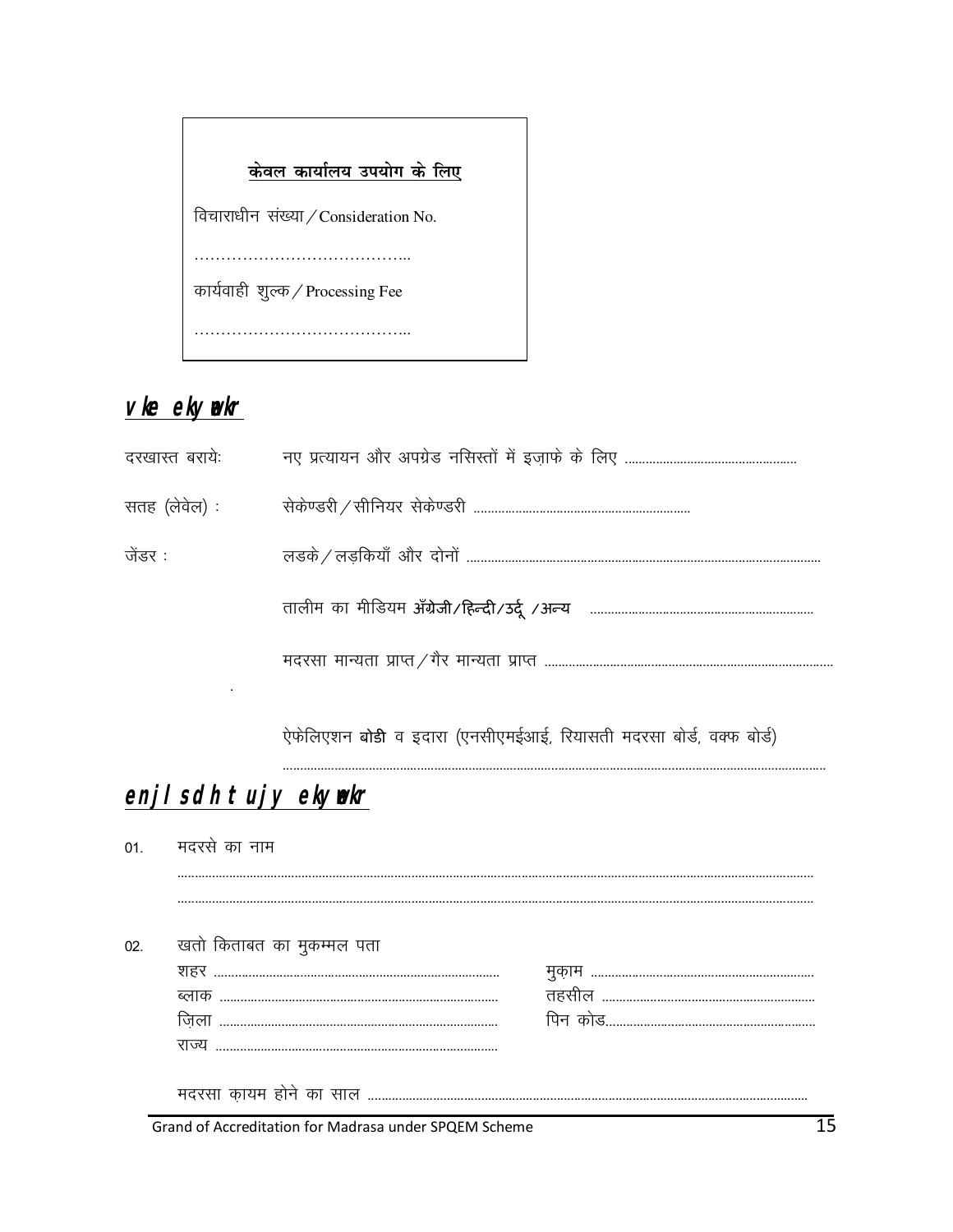| 03. |                                                                                                                            |
|-----|----------------------------------------------------------------------------------------------------------------------------|
| 04. |                                                                                                                            |
| 05. |                                                                                                                            |
| 06. | लोकलिटी मुकाम (बराए करम निशान लगाएें ()                                                                                    |
| 07. | (देहात / शहर / कस्बा / झुग्गी झोपड़ी)<br>एनआईओएस के स्टेडी सेंटर से मदरसे का फासला (05 किलो मीटर के दायरे कार में) अगर कोई |
| 08. |                                                                                                                            |
| 09. |                                                                                                                            |
| 10. | दरखास्त देने वाला मदरसा सिर्फ लडकों / लडकियों या मिला जुला तालीमी इदारा है ?                                               |
| 11. | क्या मदरसे/इदारे में पहले कभी एनआईओएस में प्रत्यायन के लिए दर्खास्त दी है ?<br>हाँ () या नहीं ()                           |
| 12. | अगर हाँ तो दर्जो ज़ेल में मालूमात फराहम करें ।<br>साल व तारीख दरखास्त देने की<br>कन्सीड्रेशनल नं0 जो NIOS ने दिया हो       |
|     | <u>I ki k; Vh@VLV tksenji sdkspyk jgk gksmi dh ekynekr</u>                                                                 |
| 13. | नाम और मुकम्मल पता (ट्रस्ट या सोसायटी)                                                                                     |
| 14. | क्या ट्रस्ट / सोसायटी पंजीकृत है ? हाँ ()<br>या नहीं (<br>$\left( \right)$                                                 |
| 15. | पंजीकरण का साल                                                                                                             |
|     | पंजीकरण का नम्बर                                                                                                           |
|     | (पंजीकरण सर्टिफिकेट और सोसायटी की तस्दीक शुदा कॉपियाँ मुंशलिक करें।)                                                       |
|     | Enclosure II&III                                                                                                           |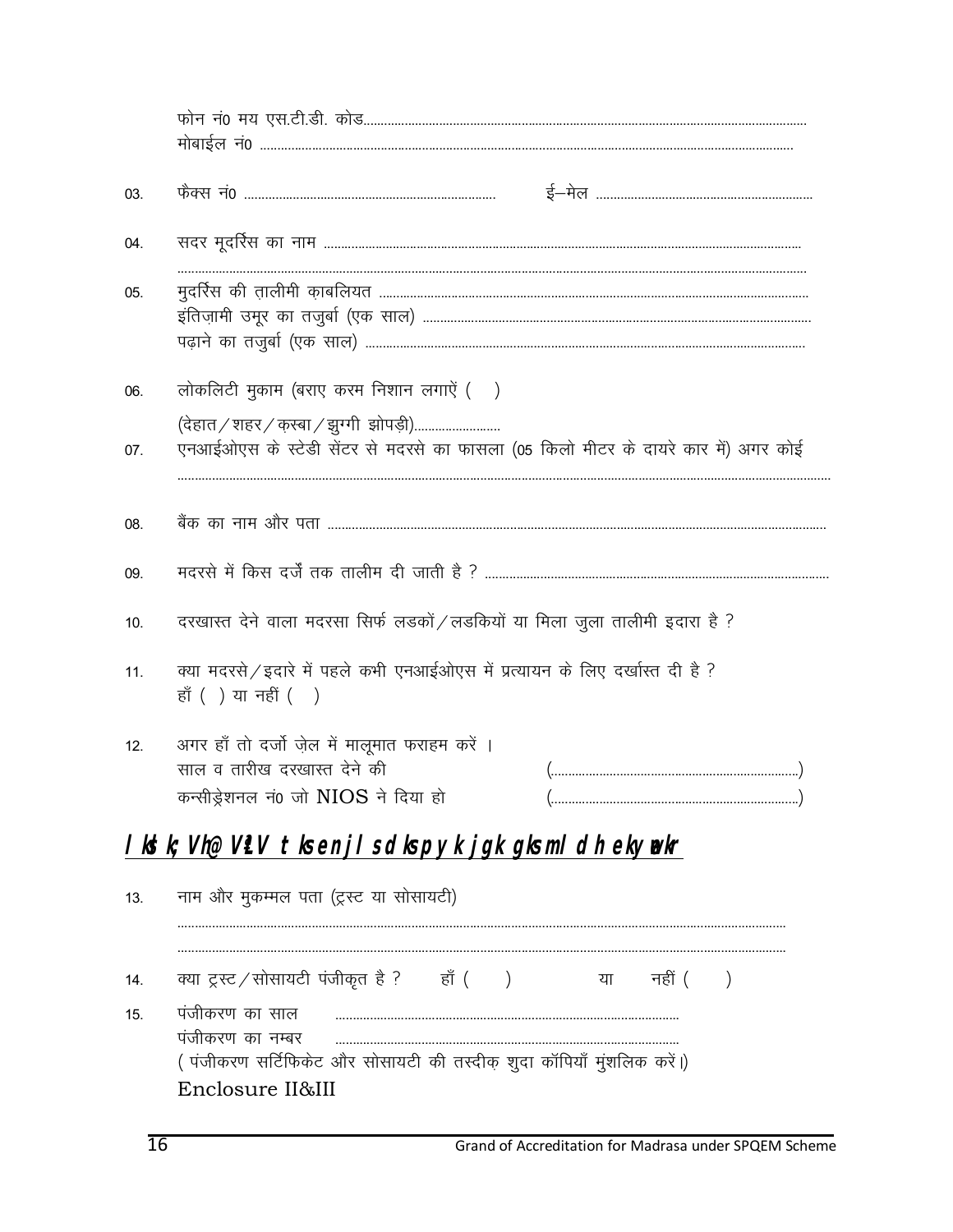| 16. | क्या ट्रस्ट / सोसायटी / मेनेजमेंट तिजारती मकासिद के तहत है ?                                  |  |  |          |
|-----|-----------------------------------------------------------------------------------------------|--|--|----------|
|     | (मेम्बरान की फेहरिस्त और पते और यह भी दर्ज किया जाये कि मेम्बरान एक दूसरे के रिश्तेदार हैं या |  |  |          |
|     | नहीं अगर हाँ तो क्या रिश्ता है ) $\rm{Enclosure}$ – IV हाँ ( )                                |  |  | नहीं ( ) |

- 17. मदरसे के मैनेजर / सदर / चेयरमेन और ऑफिस का पता *uke ----------------------------------------------------------------------------- vk sgnk ------------------------------------------------------------- e qdEey irk ---------------------------------------------------------------------------------------------------------------------------------------------------------- Qk su u a0 e; ,l-Vh-Mh- dk sM ds -------------------------------------------------------------------------------------------------------------------------*
- *18- e q[+krflj rk Sj ij rgjhj dj sa d s baLVhV ~;w'ku@enjlk D;k sa u s'kuy bLVhV~;wV vk WQ vk siu Ld wfy ax (NIOS)* के साथ ताअवुन के लिए दरख़ास्त दे रहा है ?

*-------------------------------------------------------------------------------------------------------------------------------------------------------------------------------------------- -------------------------------------------------------------------------------------------------------------------------------------------------------------------------------------------- --------------------------------------------------------------------------------------------------------------------------------------------------------------------------------------------* 

19. *व*या मदरसा मेनेजमेंट ने अपने इदारे में NIOS का प्रोग्राम चलाने का रेजूलेशन पास किया है ? हाँ *()* या नहीं () *vxj gk¡ rks jst qy s'ku dh r'nhd+'k qnk dkWih e qalfyd djsa A* Enclosure - V

#### **ekU; rk vkg l x) rk dh gdhdh l yr**

- 20. *क्या मदरसा किसी स्कूल एज्यूकेशन बोर्ड से मान्यता प्राप्त / रजिस्टर्ड है।* हाँ ( ) या नहीं ( ) *vxj gk¡ rks lfVZfQd sV dh lR;kfir Nk;k izfr layXu djsa A* Enclosure – VI
	- 1) हियासती मदरसा बोर्ड / वक्फ बोर्ड का नाम :

*2½ ,fQy s'ku uEcj ---------------------------------------------------------------------------------------------------------------------------------- 3½ ,fQy s'ku dk lky ------------------------------------------------------------------------------------------------------------------------ 4½ fdl ntsZ rd ck sM Z ,fQy s'ku gS ----------------------------------------------------------------------------------------------------------*  5) रेफिलिएशन मुस्तकिल था या आरजी ?

- मुस्तकिल () अारज़ी () <u>भ</u>ुस्तकिल () अगरज़ी () ।
- 6) अगर ऐफिलिएशन आरजी था तो कितने समय तक के लिए ऐफिलिएशन था ?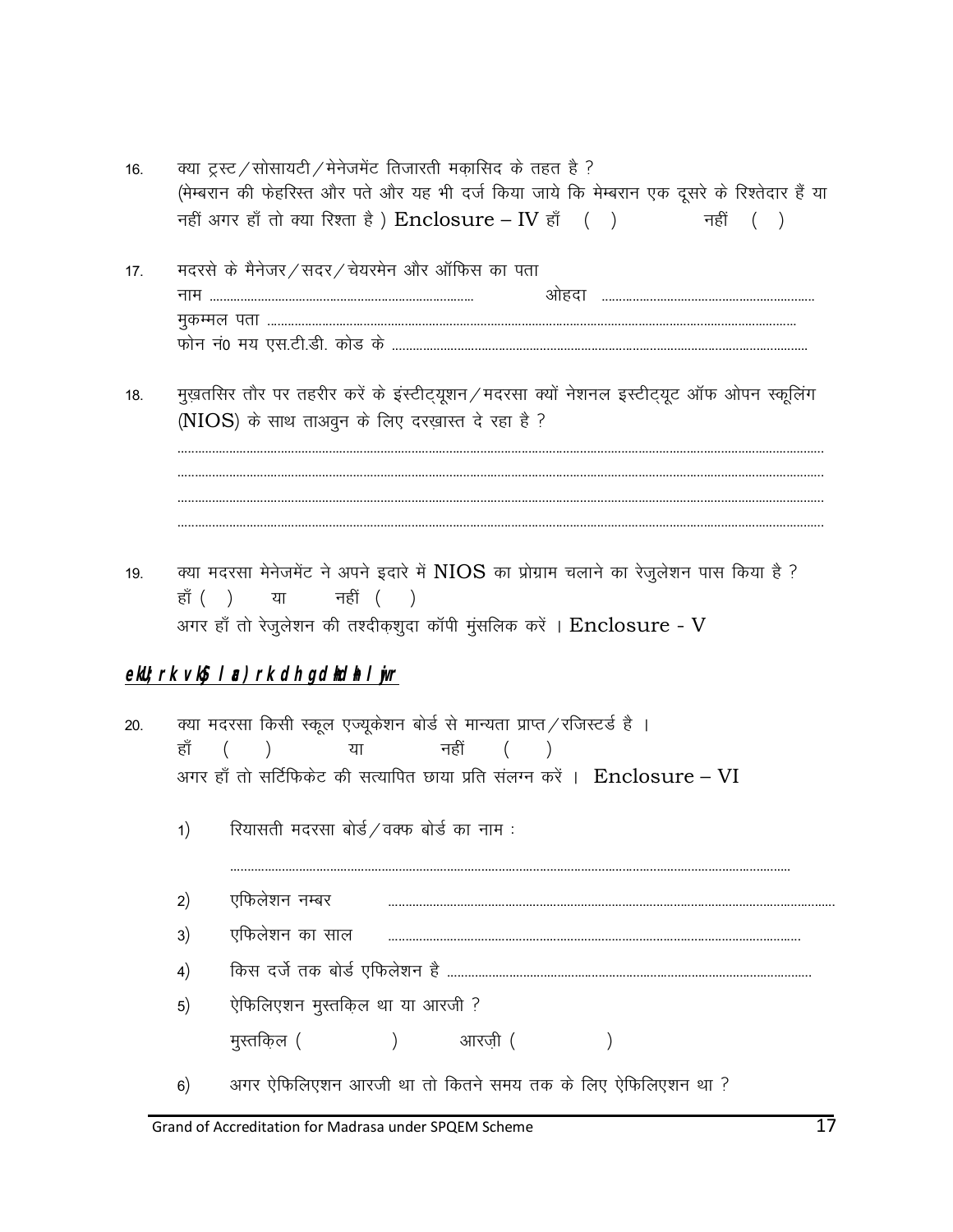*21-*

- 22. ऐफिलिएशन मंजूर करते वक्त कोई शरायत भी तय की गई इसकी सुरते हाल । मदरसा बोर्ड / NCMEI / मगरिबी बंगाल बोर्ड / अन्य.
	- *1½ ------------------------------------------------------------------------------------------------------------------------------------------------------------------*
	- *2½ -------------------------------------------------------------------------------------------------------------------------------------------------------------------*

**23- enjls ds rqyck dh rknkr~** 

| Øekad          | d{kk             | yMelka dh rknkr |            | yMfd; ka dh rknkr |         |             | $dy$ ; kx |  |
|----------------|------------------|-----------------|------------|-------------------|---------|-------------|-----------|--|
|                |                  | kekU;           | $VU$ ; dkb | dy                | I kekU; | vU;<br>dkbl | dM        |  |
|                | III/IV/V         |                 |            |                   |         |             |           |  |
| 2              | $IX/$ के समकक्ष  |                 |            |                   |         |             |           |  |
| 3              | $X/$ के समकक्ष   |                 |            |                   |         |             |           |  |
| $\overline{4}$ | $XI/$ के समकक्ष  |                 |            |                   |         |             |           |  |
| 5              | $XII/$ के समकक्ष |                 |            |                   |         |             |           |  |
|                | ; kx<br>dy       |                 |            |                   |         |             |           |  |

### **bnkjs dk <apk vkg 'kkck, tkr**

| 24. |      | क्या मदरसे की इमारत किराये पर हांसिल की गई है या मदरसे की मिलकियत है ?                                                                |
|-----|------|---------------------------------------------------------------------------------------------------------------------------------------|
|     |      | किराया () जाती मिलकियत ()                                                                                                             |
| 25. |      | इदारे की इमारत की तफसीलात । (लेआउट प्लान जहाँ मदरसा चलाया जाता है) ।                                                                  |
|     |      | Enclosure – VII                                                                                                                       |
|     | dejs |                                                                                                                                       |
|     | 1)   | क्लास रूम की तादात् और हॉल  कमरों और हॉल का साइज़ कम से कम                                                                            |
|     |      |                                                                                                                                       |
|     |      |                                                                                                                                       |
|     |      | $\mathcal{L}$ , and $\mathcal{L}$ , and $\mathcal{L}$ , and $\mathcal{L}$ , and $\mathcal{L}$ , and $\mathcal{L}$ , and $\mathcal{L}$ |

- 2) दर्जात और तजुबोगाह में रोशनी और हवा का माकूल इंतिज़ाम है ? हाँ () नहीं ()
- 3) माकूल फर्नीचर मौजूद है / सीटिंग अर्जेमेंट ? हाँ () या नहीं ()

**rtZqcksxkg ¼mu enkfjl ij dk;nk ykxw gksxk A \*ftUgksaus lsd.Mªh@lhuh;j lsd.Mªh lrg ij lkbal ds fy, nj[+kkLr nh gS½** 

| iz kx'kkyk                      | gwr         | fdrus ryck dh | mi y $C/k$ mi dj.k@ biVeV@eVfj; y |
|---------------------------------|-------------|---------------|-----------------------------------|
|                                 | g\$@ughag\$ | xatkb'k       | dh I griy; r                      |
| कम्प्यूटर लेब (बराये सेकण्ड्री) |             |               |                                   |
| भौतिकी                          |             |               |                                   |
| रसायन विज्ञान                   |             |               |                                   |
| जीव विज्ञान                     |             |               |                                   |
| भूगोल                           |             |               |                                   |
| गृह विज्ञान                     |             |               |                                   |
| कम्पयूटर विज्ञान                |             |               |                                   |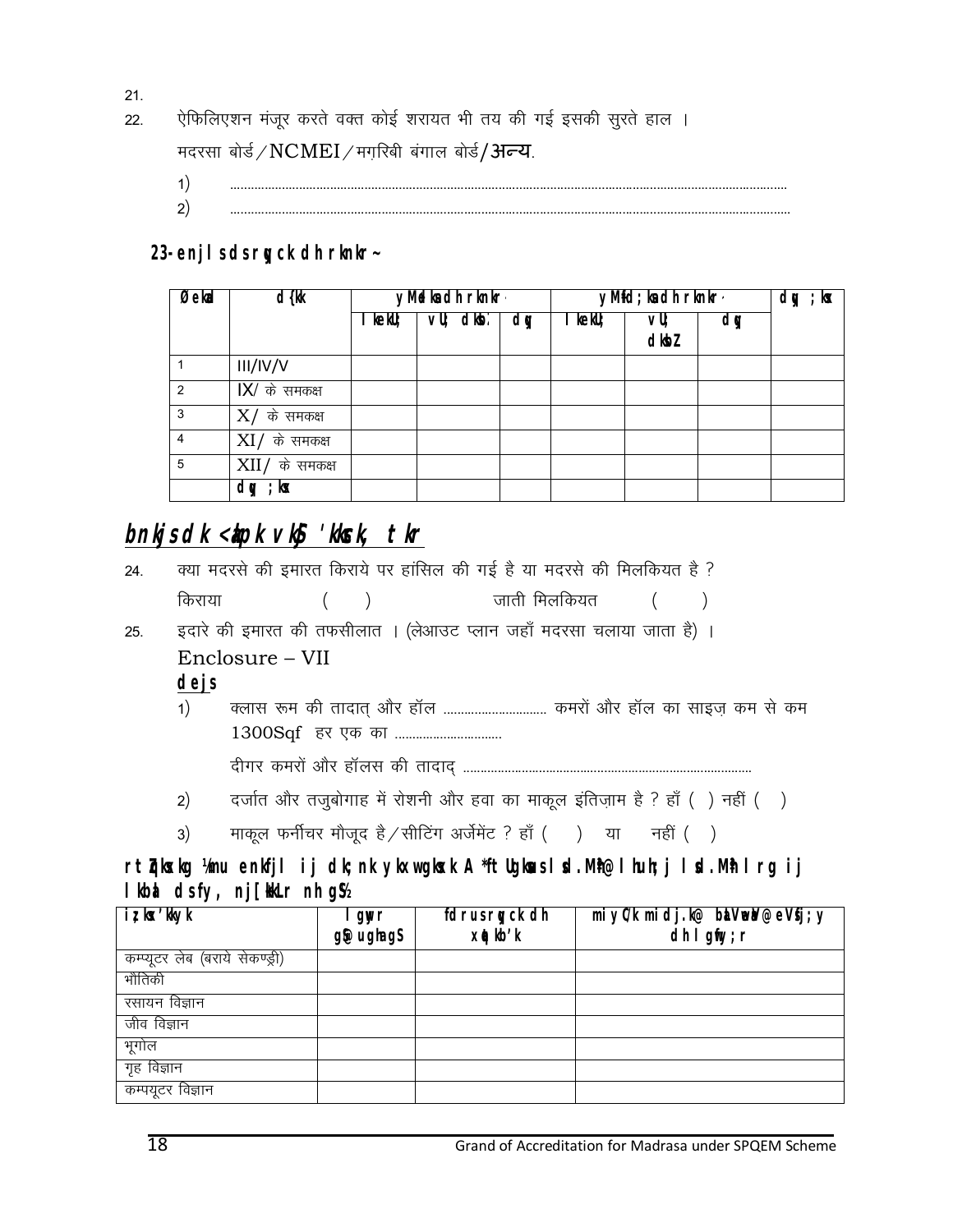'मदरसे के पास अगर अपनी तजुर्बेगाह की सहुलत नहीं है तो अपने नज़दीकी स्कूल / मदरसा में इजाज़त लेकर तुलबा को तजुर्बेगाह की सहुलत फरहाम करना लाज़मी है ।

|     | कुतुबखाना                                               |   |                            |   |
|-----|---------------------------------------------------------|---|----------------------------|---|
|     | कुतुबखाना मौजूद है । हाँ () या नहीं ()                  |   |                            |   |
|     |                                                         |   |                            |   |
| 26. | मीडिया सहुलत मदरसे में है ? (बराये करम निशान लगाएें ()) |   |                            |   |
|     | ऑडिया $\angle$ वीडियो प्लेयर $($ $)$                    |   | डिश एनटीना                 | ( |
|     | कंबल कर्नेक्शन                                          | ( | मीडिया कम्प्यूटर (वांछनीय) |   |

Vhfpax LVkQ

(स्टाफ की लिस्ट मय तालीमी काबिलियत सबजेक्ट जो पढ़ाते हों, तजुर्बे की मुद्दत बगैरा

### Enclosure - VIII)

कुल

#### WicksMjh vkg Ihfu; j IsdsMjh dsfy, ukfdtyy veyh

| Øekad | _VkQ                                      | j¤gyj vlkrtk  <br>$dh$ rknkr $\sim$ | ikVIVkbe vlkrt <del>k</del><br>$dh$ rknkr- | dM |
|-------|-------------------------------------------|-------------------------------------|--------------------------------------------|----|
|       | असातज़ा जिन्होंने मौलवी /आलिम / फाज़िल की |                                     |                                            |    |
|       | सनद हांसिल की हो                          |                                     |                                            |    |
|       | असातज़ा जिनके पास फाज़िल की सनद हो        |                                     |                                            |    |
|       | कम्प्यूटर टीचर                            |                                     |                                            |    |

इंतिज़ामिया सपोर्ट स्टाफ (स्टाफ की फेहरिस्स में तालीमी काबलियत / तजुर्बा और तन्ख़ाह के इंक्लोज़र)  $27.$ Enclosure - IX

| Øekad | <b>VkQ</b>     | etrfdy | vktl | ገቤ |
|-------|----------------|--------|------|----|
|       | क्लर्क / मुंशी |        |      |    |
|       | लेब अटेंडेंट   |        |      |    |
|       | अकाउन्टेंट     |        |      |    |
|       | च्परासी        |        |      |    |

दीगर फेकलटीस । बराए करम निशान लगाएँ । () 28.

| फेकलटी लडकों के लिए          |  |        |          |  |
|------------------------------|--|--------|----------|--|
| लडकियों के लिए               |  |        |          |  |
| सहुलत नहीं                   |  |        |          |  |
| पीने के पानी की सह़ुलत मौजूद |  | हाँ () | नहीं ( ) |  |

मदरसे में दीगर सहलियत की फराहम / अकामती / स्पोर्टस कॉम्प्लेक्स बगैरा । 29.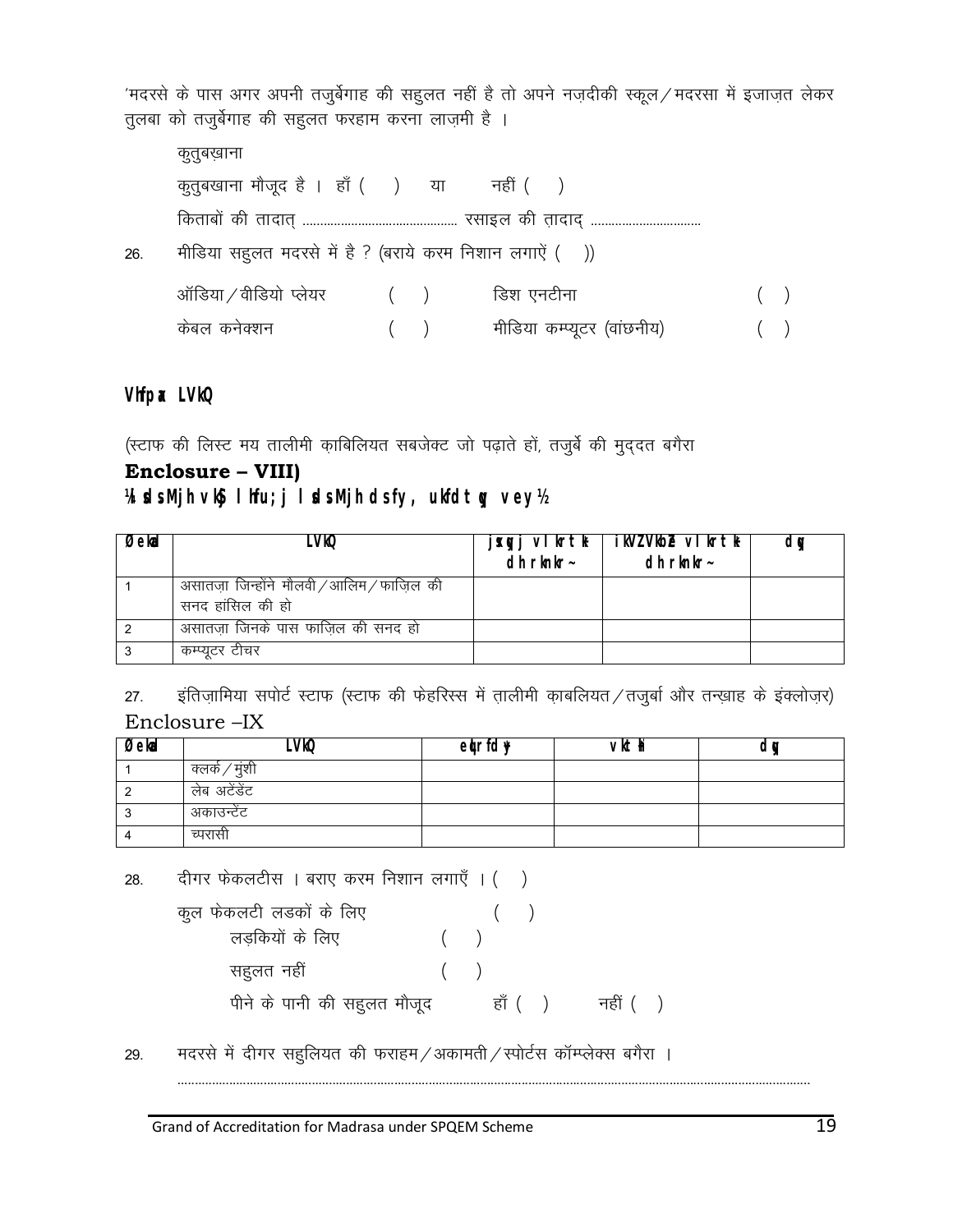| 30.     सिक्योरिटी के इतिजामात । | हाँ () नहीं () |  |
|----------------------------------|----------------|--|
| 31.       चार दीवारी और गैट ।    | हाँ () नहीं () |  |

32. *क्या मदरसे में बिजली की सह़्लत है* । हाँ () नहीं ()

### **enjis dh ekyh lujrgky**

- 33. अामदनी और खर्च की तफसील । (ऑडिट रिपोर्ट गुजिशता तीन साल की Enclosure X)  *t+jk, vkenuh ----------------------------------------------------------------------------*
- 34. अगर हाँ तो उसकी तफसीलात और यह भी बताएं की इमदाद की सूरत क्या है और क्या यह इमदाद *किसी एजेंसी के जरिए मिलती है।*

#### **,uvkbZvks,l ds rkvoqu ds fy, 'kjk;rsa A**

35. *तुलबा की इमकानी तादाद् जो इनरौल हो / मदरसा* ।

| 36. |  | मदरसा पर्सनल कॉन्टेक्ट प्रोग्राम के लिए प्रपोज़ कर सकता है । |  |  |  |  |
|-----|--|--------------------------------------------------------------|--|--|--|--|
|     |  |                                                              |  |  |  |  |

 *1½ brokj d s jk st + ----------------------------------------------------- 2½ luhpj ds jk st + -----------------------------------* 

 *-------------------------------------------------------------------------------------------------------------------------------------------------------------------------------------------------* 

- *3½ rkrhykr ds nk Sjku --------------------------------------------- 4½ ;k fdlh vk Sj fnu ----------------------------*
- 37. तजुर्बेगाह कुतुबख़ाना और दीगर सहुलियात NIOS लरनर्स के लिए किया जाता है बशर्त यह है कि मदारिस मांग करे । हाँ ( ) नहीं ( )
- *\* enjls e sa vxj y sck sjsVjh ugha gS rk s ut +nhdh Ld wy ls budk jkork djk;k tk ldrk gS A*
- 38. मदारिस की जिम्मेदारी है कि पीसीपी के तहत मुखतलिफ मौजूआत का असातज़ा का इतजाम करे । हाँ () नहीं ()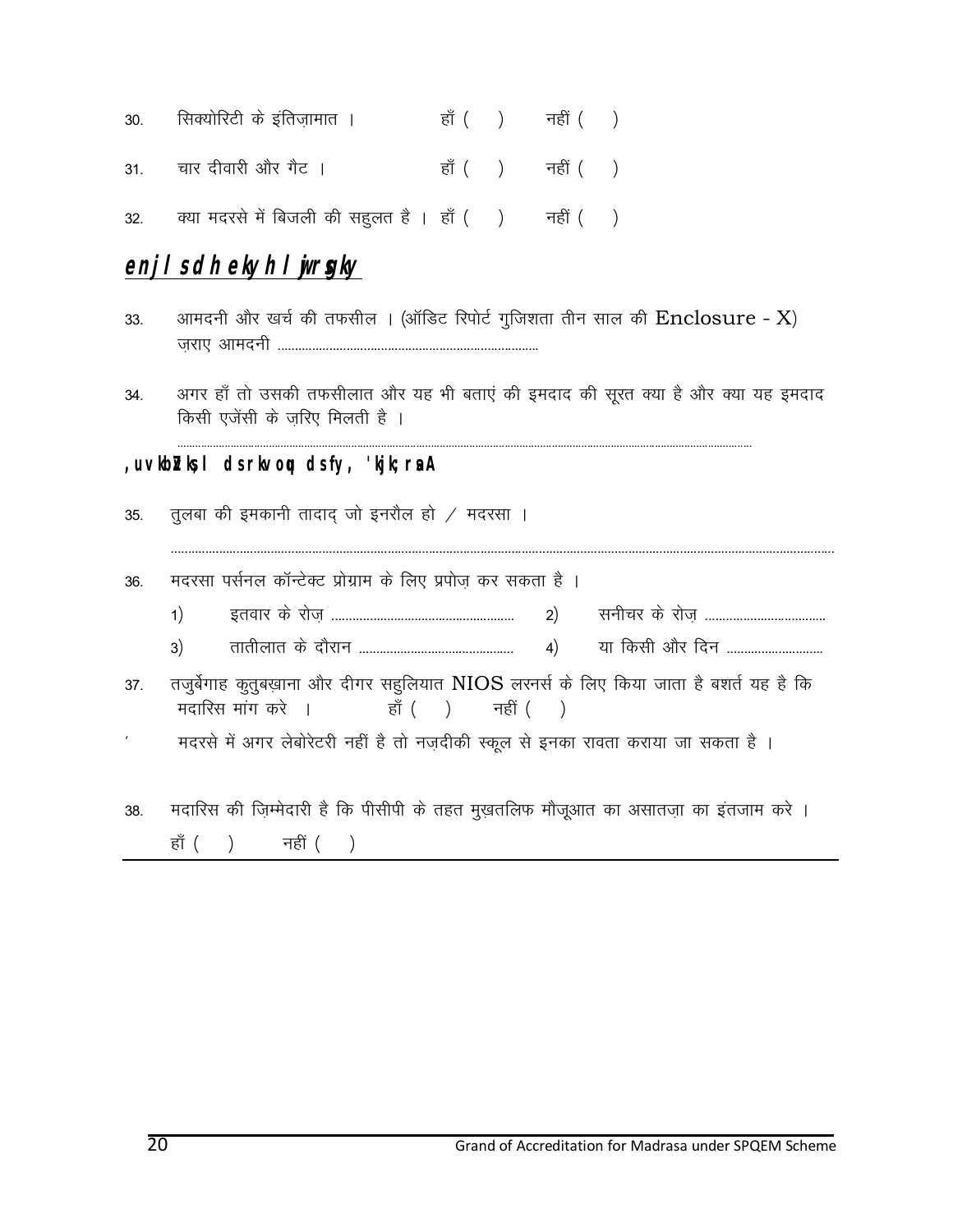### otkgr

तस्दीक़ की जाती है कि हमारे ज़रिए इदारे के प्रत्यायन के जो मालूमात दी गई हैं वो मेरे इल्म के मुताबिक़ दुरूस्त और मुस्तनद है ।

VnLr[kr I nj bnkjk½

Vuke vkg jcj LVkEi 1/2

### rkg hd+ ukek

(इस्टीट्यूशन / सोसायटी / इदारे का सदर / चेयरमेन / मैनेजर के ज़रिए)

दरखास्त गुज़ार तौसीक करता है कि इसके इदारे ने एक्रेडिएशन के तमाम कायदे कवायद का बग़ौर मुताअला किया है। और वादा करता है कि इदारा तमाम कायदे कवायद को जो NIOS ने इस सिलसिले में बनाए हैं और मुस्तकबिल में भी जो बनाए जायेंगे उसका पालन करेगा । मज़ीद यक़ीन दिलाना चाहेंगे के अगर इदारे का NIOS में एक्रेडिएशन हो गया तो इसका तिजारती मकसद के लिए इस्तेमाल नहीं किया जायेगा । बल्कि नेशनल इंस्टिट्यूट ऑफ ओपन स्कूलिंग के तुलबा की सहूलत और सर्विस के लिए किया जायेगा और मदरसे को बेहतर तरीक़े से चलाने के लिए बो सब कुछ करेंगे जो हमारे इख्तेयार में होगा ।

(मदरसे के सदर / चेयरमेंन के दस्तखत)

(सदर / चेयरमेन का नाम ओर रबर स्टाम्प)

तारीख ..................................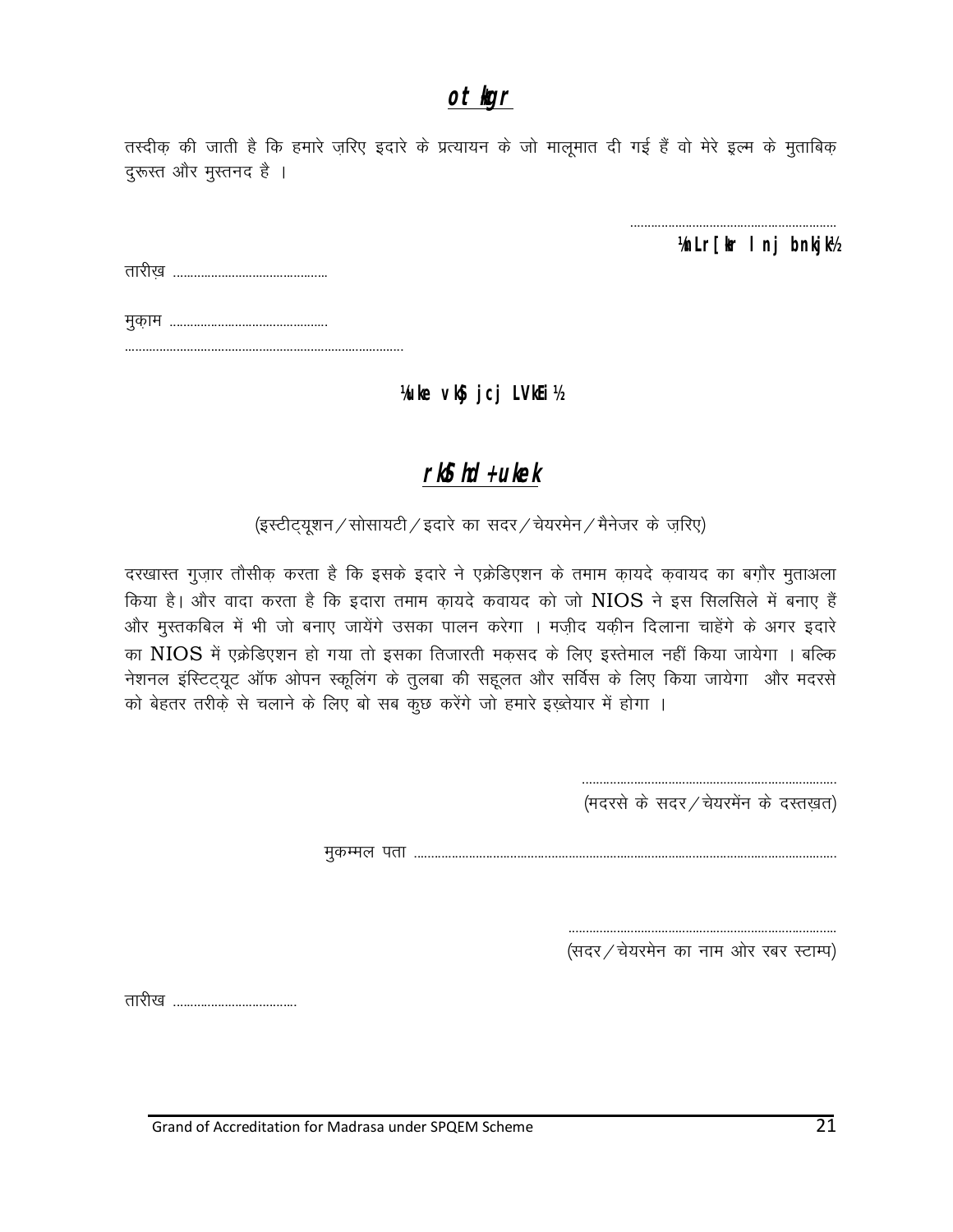### blldykst I Z dh psdfyLV

(तस्दीकशुदा दस्तावेज़ दरख़ास्त देने वाला इदोर मज़कूर तरतीब से मुंसलिक करें)

| $\overline{O}$ ekad | erf[kc nl rkostkr                                                                                            | vxj ed fyd<br>fd; k gks; k u<br>fd; k gks fu'kku<br>yxk, a | $jk;$ tuh |
|---------------------|--------------------------------------------------------------------------------------------------------------|------------------------------------------------------------|-----------|
| 1                   | सोसायटी के रजिस्ट्रेशन सर्टिफिकेट की नकल                                                                     |                                                            |           |
| 2                   | सोसायटी के मेमोरेन्डम ऑफ एशोसिएशन के कायदे<br>कवायद की कॉपी                                                  |                                                            |           |
| 3                   | सोसायटी के गवरनिंग वॉडी मेमबरान की फेहरिश उनके<br>पेशे से मुताल्लिक मालूमात और पता                           |                                                            |           |
| 4                   | मैनेजमेंट के ज़रिए पास किये गये रजूलेशन जिसमें<br>ओपन स्कूलिंग कोर्स में शिरकत की तजवीज़ हो                  |                                                            |           |
| 5                   | रियसती मदरसा बोर्ड / वक्फ बोर्ड / अकलियाती इदारा<br>तसलीम किये जाने का NCMEI के जरिए<br>ऐफिलिएशन लेटर की नकल |                                                            |           |
| 6                   | मदरसे की इमारत का नक्शा नजरिया                                                                               |                                                            |           |
| $\overline{7}$      | असातजा की फेहरिस्त जिसमें उनकी काबलियत ओहदा<br>तजुर्बा और मदरसे में काम की मुदत का ज़िक्र                    |                                                            |           |
| 8                   | इंतिजामिया के स्टाफ की फेहरिस्त                                                                              |                                                            |           |
| 9                   | गुजिस्ता तीन सालों की ऑडिट रिपोर्ट जो मदरसे के<br>आमदनी और खर्च के बारे में हो उसकी नकल                      |                                                            |           |
| 10                  | मदरसे की इमारत और लेबोरेटरीज के चार फोटोग्राफस                                                               |                                                            |           |
| 11                  | मदरसे की इमारत के दस्तावेज                                                                                   |                                                            |           |

uky % ऊपर मज़कूर तमाम डाक्यूमेंट (दस्तावेज़ात) दरखास्त के साथ लगाना लाज़मी है । वर्ना दरख़ास्त काबिले कुबूल न होगी ।